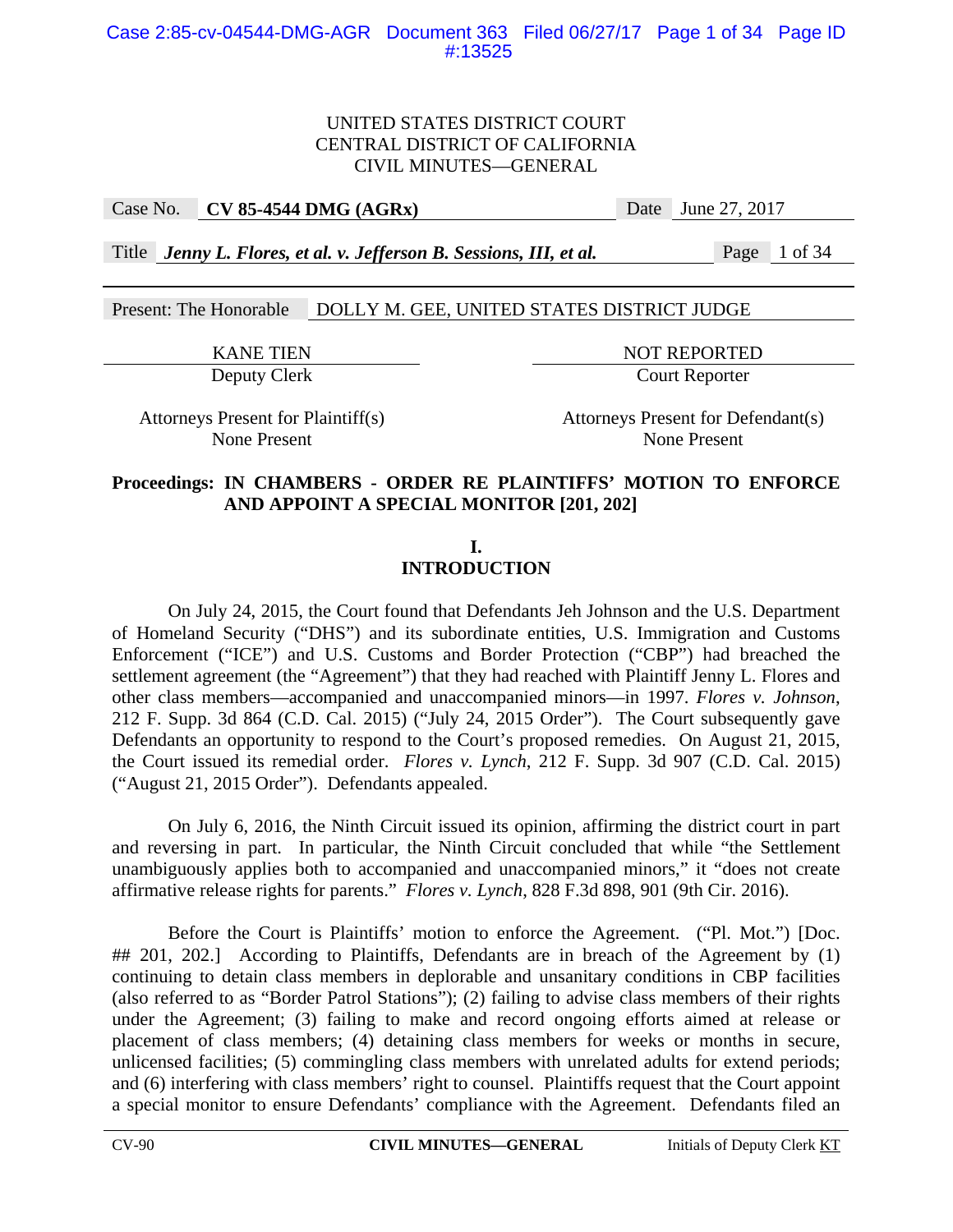#### Case 2:85-cv-04544-DMG-AGR Document 363 Filed 06/27/17 Page 2 of 34 Page ID #:13526

#### UNITED STATES DISTRICT COURT CENTRAL DISTRICT OF CALIFORNIA CIVIL MINUTES—GENERAL

| Case No. | $\sim$ CV 85-4544 DMG (AGRx)                                        | Date June 27, 2017 |  |
|----------|---------------------------------------------------------------------|--------------------|--|
|          |                                                                     |                    |  |
|          | Title Jenny L. Flores, et al. v. Jefferson B. Sessions, III, et al. | Page $2$ of 34     |  |

opposition. ("Def. Resp.") [Doc. # 208.] They then filed a motion for an evidentiary hearing, which the Court granted in part and denied in part. ("October 7, 2016 Order") [Doc. # 274.]

The Court in its October 7, 2016 Order stated that it would hold a January 30, 2017 evidentiary hearing on four of the six issues Plaintiffs identified. *Id.* at 1. In response to the Court's order, Plaintiffs filed supplemental briefing as well as a Statement of Uncontroverted Facts. *See* ("Pl. Supp.") [Doc. # 287]; ("Plaintiff's SUF") [Doc. # 314]. In turn, Defendants filed a separate Statement of Genuine Disputes of Material Fact and a Second Supplemental Response in opposition to Plaintiff's motion. *See* ("Def. Sec. Supp. Resp.") [Doc. # 296]; ("Def. SGDMF") [Doc. # 297].

For the reasons discussed below, the Court **GRANTS in part** and **DENIES in part** Plaintiffs' motion to enforce and appoint a special monitor.<sup>1</sup>

### **II. LEGAL STANDARD**

## **A. Burden of Proof – Preponderance of the Evidence**

"The construction and enforcement of settlement agreements are governed by principles of local law which apply to interpretation of contracts generally." *O'Neil v. Bunge Corp.*, 365 F.3d 820, 822 (9th Cir. 2004) (internal citations and quotation marks omitted); *Adams v. Johns-Manville Corp.*, 876 F.2d 702, 704, 709 (9th Cir. 1989) ("Under California law, settlement agreements are governed by general principles of contract law. . . . The motion to enforce the settlement agreement essentially is an action to specifically enforce a contract."); July 24, 2015 Order, 212 F. Supp. 3d at 870. Under state law, courts apply the preponderance of the evidence standard to motions to enforce settlement agreements. *See Buss v. Superior Court*, 16 Cal. 4th 35, 54 (1997) (preponderance of the evidence standard applies to "contractual causes of action") (citations omitted).

According to Defendants, the Court should use a clear and convincing standard. The cases that Defendants cite apply this higher burden of proof to civil contempt actions. *See, e.g.*, *Kelly v. Wengler*, 822 F.3d 1085, 1096 (9th Cir. 2016) ("The district court found by clear and convincing evidence that [defendant] was in civil contempt because it violated the settlement

 $<sup>1</sup>$  Due to the numerous issues raised by the parties and the voluminous record presented, consisting of over</sup> 100 declarations and deposition excerpts, the Court will summarize the facts as necessary as it addresses the parties' various claims.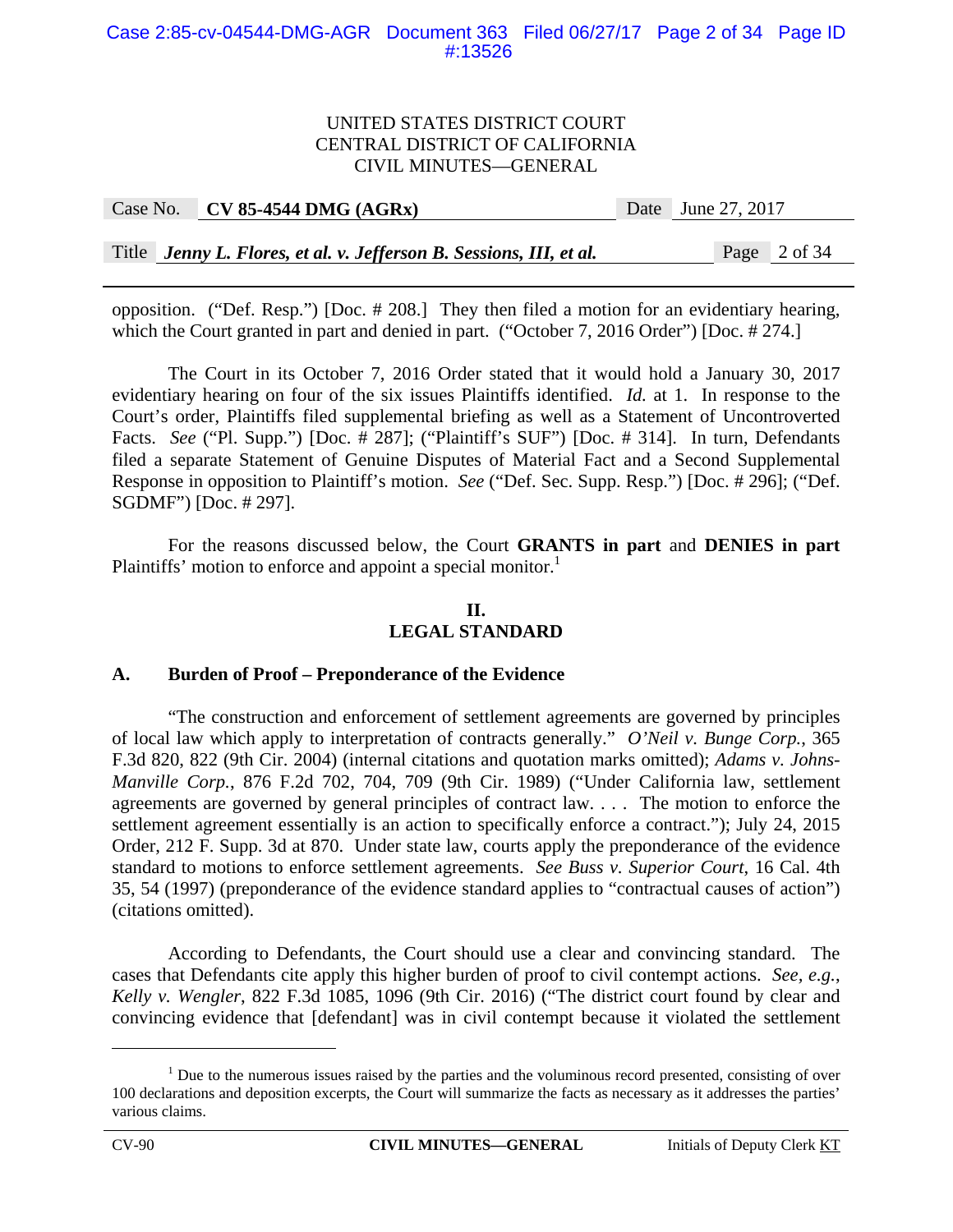#### Case 2:85-cv-04544-DMG-AGR Document 363 Filed 06/27/17 Page 3 of 34 Page ID #:13527

#### UNITED STATES DISTRICT COURT CENTRAL DISTRICT OF CALIFORNIA CIVIL MINUTES—GENERAL

| Case No. | $CV 85-4544 DMG (AGRx)$                                             | Date June 27, 2017 |  |
|----------|---------------------------------------------------------------------|--------------------|--|
|          |                                                                     |                    |  |
|          | Title Jenny L. Flores, et al. v. Jefferson B. Sessions, III, et al. | Page 3 of 34       |  |

agreement and had failed to take all reasonable steps to comply."). As Defendants put it, "because Plaintiffs' motion to enforce the Agreement amounts to a request for civil sanctions against Defendants, . . . the Court should require Plaintiffs to establish any violation of the Agreement under the clear and convincing standard." Def. Sec. Supp. Resp. at 4 (citations omitted).

The Court disagrees. Plaintiffs make no attempt to hold Defendants in civil contempt. Pl. Supp. at 24 ("Plaintiffs do not seek a contempt ruling against Defendants."); *cf. Labor/Cmty. Strategy Ctr. v. L.A. Cty. Metro. Transp. Auth.*, 564 F.3d 1115, 1123 (9th Cir. 2009) (moving party in motion for contempt must show alleged party in contempt violated court order by clear and convincing evidence). Plaintiffs' motion asserts breach of contract and seeks enforcement of the Agreement.

The Court therefore will apply the preponderance of the evidence standard to Plaintiffs' motion to enforce.

## **B. Substantial Compliance**

"Like terms in a contract, distinct provisions of consent decrees are independent obligations, each of which must be satisfied before there can be a finding of substantial compliance." *Rouser v. White*, 825 F.3d 1076, 1081 (9th Cir. 2016). "Substantial compliance" means more than "taking significant steps toward compliance" with a consent decree. *Id.* at 1082. In California, "a party is deemed to have substantially complied with an obligation only where any deviation is 'unintentional and so minor or trivial as not substantially to defeat the object which the parties intend to accomplish.'" *Id.* (quoting *Wells Benz, Inc. v. U.S. for Use of Mercury Elec. Co.*, 333 F.2d 89, 92 (9th Cir. 1964) (citation and some quotation marks omitted)). "This standard doesn't require perfection. . . . Deviations are permitted so long as they don't defeat the object of the decree." *Id.* (citation omitted).

Defendants contend that if Plaintiffs satisfy their burden to show breach of the Agreement, the burden then shifts to the government to demonstrate that it substantially complied with the Agreement. Substantial compliance with a court order, however, is typically a "*defense* to an action for civil contempt." *Balla v. Idaho State Bd. of Corr.*, 869 F.2d 461, 466 (9th Cir. 1989) (emphasis added) (citation omitted). As discussed above, Plaintiffs do not bring a civil contempt action.

Nonetheless, Plaintiffs appear to agree that they must show Defendants "have not demonstrated 'substantial compliance' as required by Paragraph 30 of the Flores Agreement."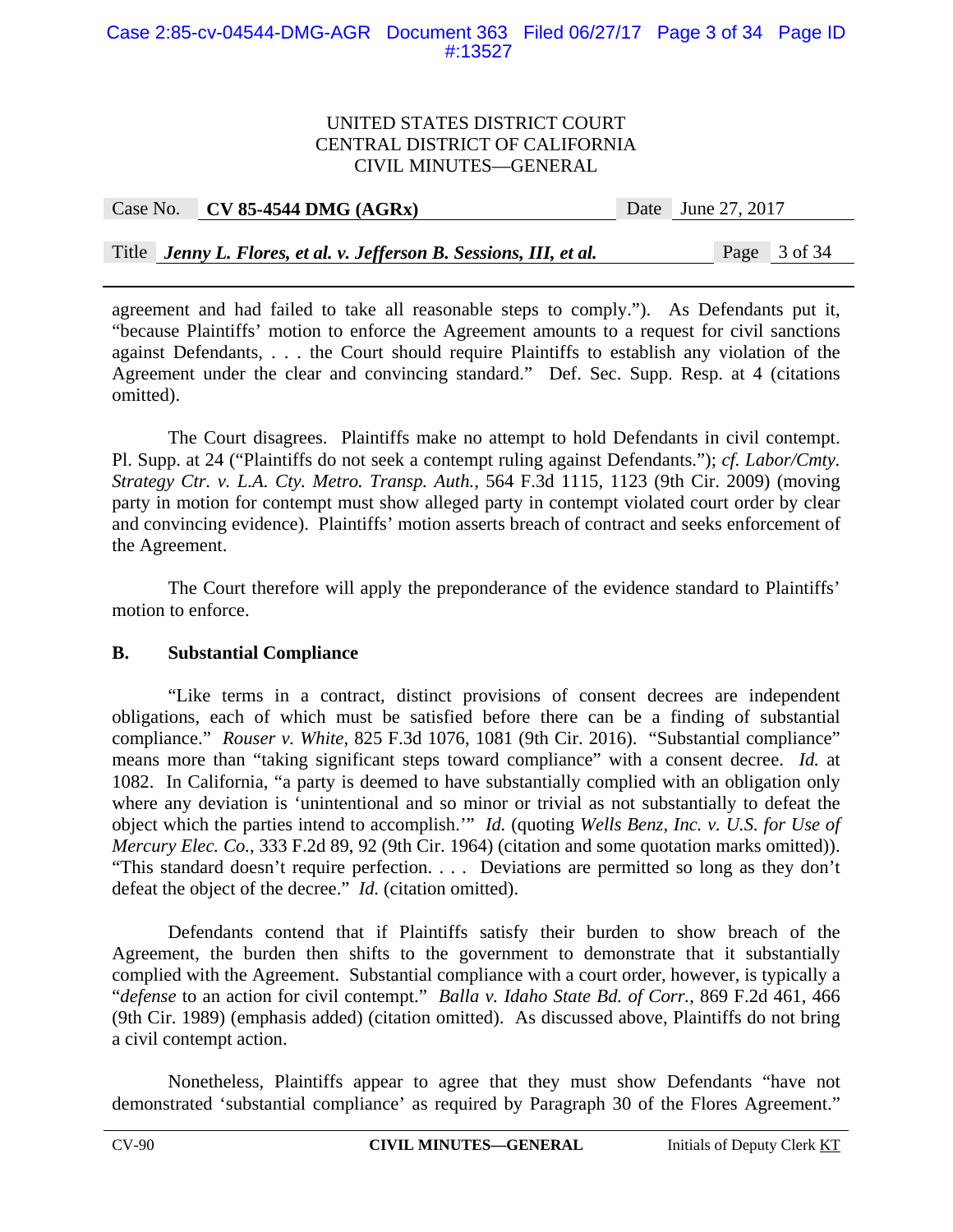#### Case 2:85-cv-04544-DMG-AGR Document 363 Filed 06/27/17 Page 4 of 34 Page ID #:13528

#### UNITED STATES DISTRICT COURT CENTRAL DISTRICT OF CALIFORNIA CIVIL MINUTES—GENERAL

#### Case No. **CV 85-4544 DMG (AGRx)** Date June 27, 2017

Title *Jenny L. Flores, et al. v. Jefferson B. Sessions, III, et al.* Page 4 of 34

Pl. Supp. at 24 ("The appropriate governing standard is substantial compliance by a preponderance of the evidence."); *cf. Jeff D. v. Otter*, 643 F.3d 278, 283–84 (9th Cir. 2011) ("Because consent decrees have many of the attributes of ordinary contracts [and] . . . should be construed basically as contracts, the doctrine of substantial compliance, or substantial performance, may be employed.") (internal citation and quotation marks omitted). Indeed, as Plaintiffs point out, there is a particular provision of the Agreement that explicitly bears on the "substantial compliance" inquiry. *See* Agreement ¶ 30 ("the Coordinator shall state to the court whether or not the INS is in substantial compliance with the terms of this Agreement") [Doc. # 101 at 8].

As such, the Court will apply the preponderance of the evidence standard to the issue of whether Plaintiffs have demonstrated that Defendants have failed to substantially comply with certain provisions of the Agreement.

## **III. EVIDENTIARY OBJECTIONS AND REQUEST FOR JUDICIAL NOTICE**

Plaintiffs interpose no evidentiary objections, arguing instead that Defendants' evidence presents no genuine dispute of material facts that would require live in-court testimony in an evidentiary hearing. Defendants raise numerous objections to Plaintiffs' evidence, submitting two sets of objections. *See* Doc. ## 217-5, 296-1. As to the first set of objections, the Court incorporates its rulings from its January 24, 2017 Order. [Doc. # 320.] With regard to Defendants' second set of objections, the Court does not address objections pertaining to facts it deems immaterial to the resolution of the motion. Rather, the Court addresses these objections only to the extent it deems it necessary.

## **A. Defendants' Objection to Declaration and Deposition Testimony**

 As an initial matter, Defendants "object to the Court's consideration of inadmissible out of court statements made by witnesses who were not produced for examination at the [January 30, 2017 evidentiary] hearing." Def. Statement Regarding Witnesses at 1 [Doc. # 327]. In effect, Defendants object to all of Plaintiffs' witness declarations and deposition evidence "on the ground that Plaintiffs are not making these witnesses available for cross-examination [at the January 30, 2017 hearing]." *Id.* at 2. Defendants also object to the consideration of declaration and deposition evidence from Plaintiffs' witnesses "without the opportunity to show bias on the part of the witness through cross examination or other means." *See, e.g.*, Def. Objections to Plaintiffs' SUF (Objection No. 9) at 4 [Doc. # 296-1].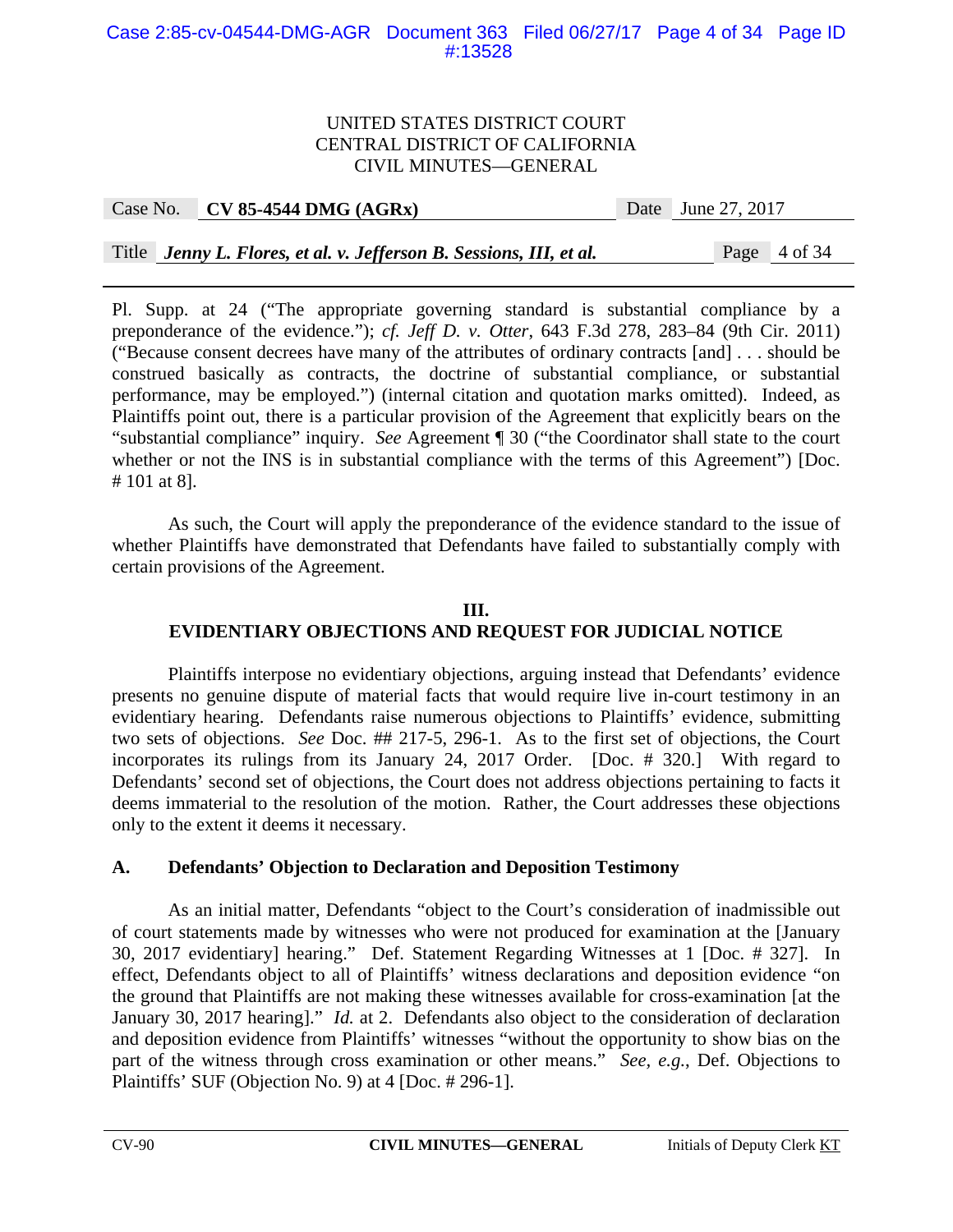#### Case 2:85-cv-04544-DMG-AGR Document 363 Filed 06/27/17 Page 5 of 34 Page ID #:13529

#### UNITED STATES DISTRICT COURT CENTRAL DISTRICT OF CALIFORNIA CIVIL MINUTES—GENERAL

Case No. **CV 85-4544 DMG (AGRx)** Date June 27, 2017

Title *Jenny L. Flores, et al. v. Jefferson B. Sessions, III, et al.* Page 5 of 34

 The Court **OVERRULES** these objections. On more than one occasion, this Court has expressed that the January 30, 2017 evidentiary hearing would be "limited only to crossexamination and redirect examination of witnesses." *See* Evidentiary Hearing Order at 2 [Doc. # 274]. The Court gave the parties *three months* to allow depositions to be taken and made it known that it would rely on witness statements (i.e., declarations, deposition transcripts) submitted in advance in an effort to streamline the evidentiary hearing rather than requiring the parties to present over 100 witnesses from various parts of the country for direct examination. The Court also instructed the parties to designate those witnesses whose live testimony would be necessary. 2

 Still, Defendants argue, just as they did during the October 6, 2016 hearing that preceded the evidentiary hearing, that the Court must hear live testimony from all of Plaintiffs' witnesses in order to evaluate their credibility. Hearing Tr. dated Oct. 6, 2016, at 51–52. In a November 22, 2016 Joint Status Report, Defendants reiterated their position that "the Court simply cannot resolve such [factual] disputes without making an assessment of each witness's credibility. . . . This requires that the Court hear in-court testimony, rather than consider statements made in inadmissible declarations." *See* Doc. # 279 ("Nov. 22, 2016 Joint Status Report" at 10). The Court rejects Defendants' position. In fact, in bench trials, courts in this district routinely rely upon declarations and deposition testimony in lieu of in-court direct examination, reserving incourt testimony only for cross-examination and redirect.

In the final analysis, Defendants failed to designate which witnesses they wished to crossexamine at the January 30, 2017 evidentiary hearing. Instead, Defendants requested that the "Court clarify that the Federal Rules of Evidence will apply at the January 30, 2017 evidentiary hearing, and that Plaintiffs will be required to establish their claim of breach based on admissible evidence, in accordance with those Rules." *Id.* at 10–11. In contrast, Plaintiffs explicitly stated that they did not "intend to call witnesses for cross-examination" and instead would "rely upon uncontested facts" on the record. *Id.* at 1.

Hearing Tr. dated Oct. 6, 2016, at 54.

 $2<sup>2</sup>$  At an October 6, 2016 Hearing, the Court clarified the following regarding the forthcoming evidentiary hearing:

You [Defense Counsel Sarah Fabian] and [Plaintiffs' counsel Peter] Schey or the plaintiff's team can meet and confer regarding which witnesses need to actually show up for an evidentiary hearing, which can be sufficient with the use of declarations and depositions, and then you shall file a joint status report regarding the results of your meet and confer as to how you envision the evidentiary hearing to proceed and how many defendant's or plaintiff's witnesses are going to be showing up for live testimony, if any.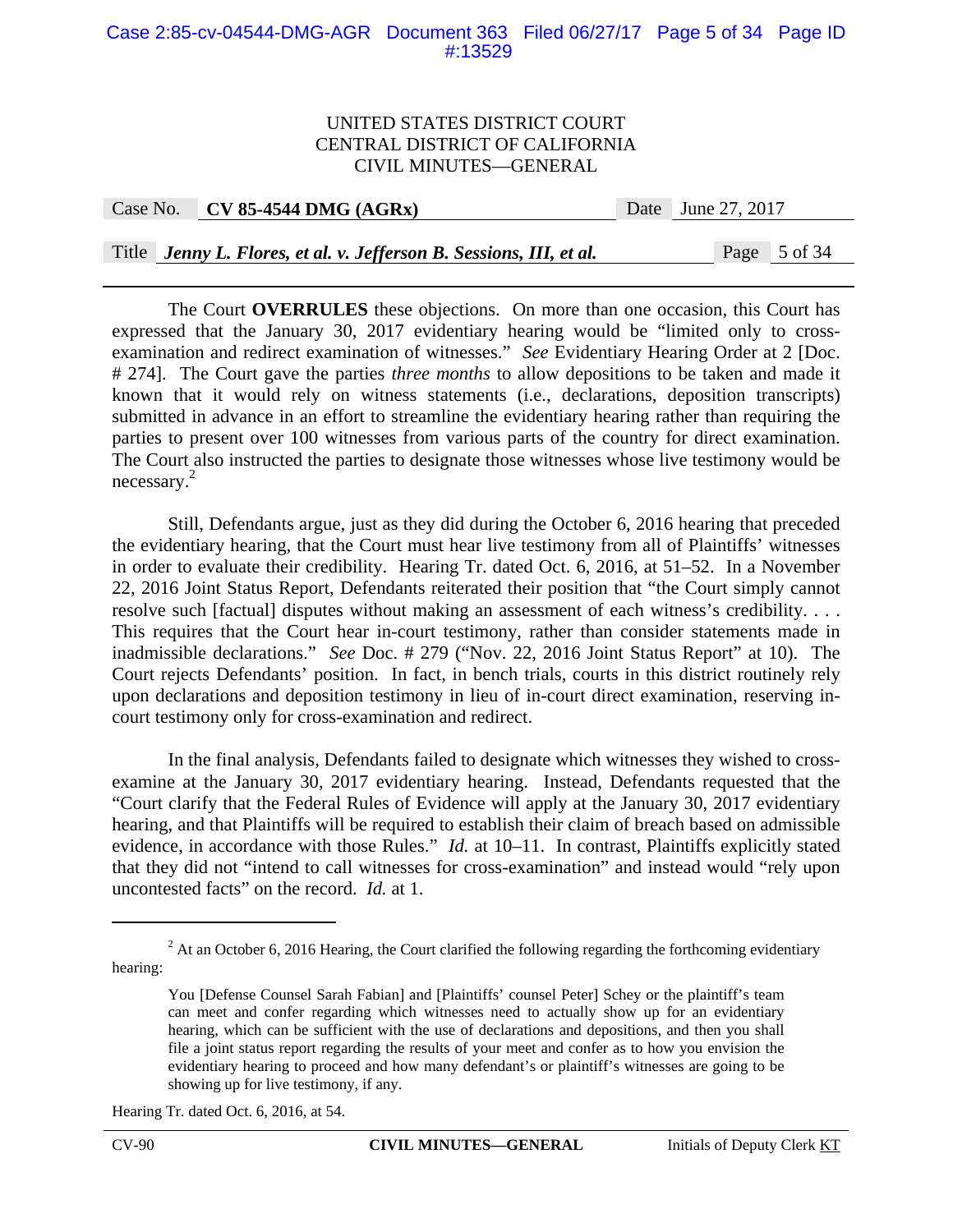#### Case 2:85-cv-04544-DMG-AGR Document 363 Filed 06/27/17 Page 6 of 34 Page ID #:13530

### UNITED STATES DISTRICT COURT CENTRAL DISTRICT OF CALIFORNIA CIVIL MINUTES—GENERAL

| Case No. CV 85-4544 DMG $(AGRx)$ | Date June 27, 2017 |
|----------------------------------|--------------------|
|                                  |                    |

Title *Jenny L. Flores, et al. v. Jefferson B. Sessions, III, et al.* Page 6 of 34

By failing to designate witnesses for cross-examination, Defendants waived their right to cross-examine all of Plaintiffs' witnesses in court. Plaintiffs submitted the evidence on which they expected to rely in connection with their Statement of Uncontroverted Facts. Contrary to Defendants' position, it was not Plaintiffs' responsibility to designate which witnesses they wished to have testify at the evidentiary hearing. Rather, it was incumbent upon Defendants to identify the witnesses they intended to cross-examine. *See* Hearing Tr. dated Oct. 6, 2016 at 59 (The Court: "[I]f there is an issue of credibility, it should be done during cross-examination. So no one should have direct testimony. We'll already have had tons of direct testimony from your declarations and from depositions." . . . Mr. Schey: "Okay. And so it's plaintiffs deciding who of the defendant's people they want to cross-examine and defendant's deciding who of plaintiff's people.").

### **B. Defendants' Other Blanket Objections**

 Defendants make blanket objections to 90 deposition excerpts and declarations presented by Plaintiffs. Defendants list—by page or paragraph number—numerous passages or paragraphs within each deposition excerpt or witness statement. Yet, Defendants fail to identify which of the multiple objections identified per declaration/deposition applies to which passage. Instead, Defendants repeatedly copy and paste the same overbroad "boilerplate recitations" regarding, for instance, hearsay, bias, or foundation for all of the passages within the same witness statement.

The Court will not parse through each declaration or transcript and try to determine which statements Defendants believe constitute hearsay or lack foundation, and then decide whether any hearsay exceptions apply or if a proper foundation has been laid. *See, e.g.*, *Stonefire Grill, Inc. v. FGF Brands, Inc.*, 987 F. Supp. 2d 1023, 1033 (C.D. Cal. 2013) ("All of the parties' objections are boilerplate recitations of evidentiary principles or blanket objections without analysis applied to specific items of evidence. . . . On this basis alone, the Court will not scrutinize each objection and give a full analysis of identical objections raised as to each fact.") (citation and internal quotation marks omitted).

 The Court therefore **OVERRULES** Defendants' myriad blanket hearsay and foundation objections. That being said, the Court has applied the Federal Rules of Evidence and has relied upon only evidence it deems admissible. To the extent that the Court relies on Plaintiffs' facts, it **OVERRULES** Defendants' blanket objections that those facts are irrelevant.

 Finally, the Court **DENIES** as moot *Amici Curiae* American Immigration Council and American Immigration Lawyers Association's request for judicial notice of the Report of the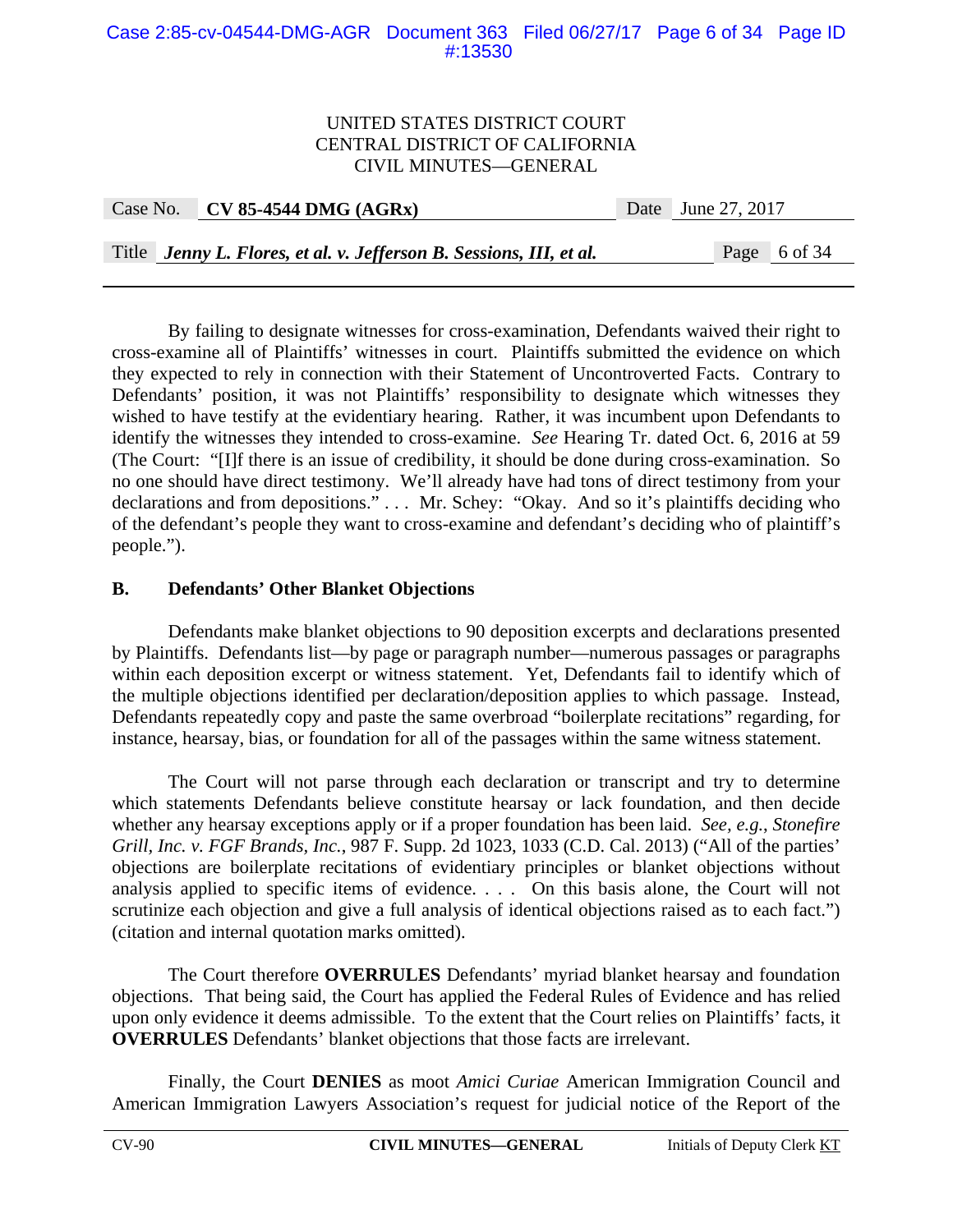| Case No. CV 85-4544 DMG $(AGRx)$                                    | Date June 27, 2017 |  |
|---------------------------------------------------------------------|--------------------|--|
|                                                                     |                    |  |
| Title Jenny L. Flores, et al. v. Jefferson B. Sessions, III, et al. | Page 7 of 34       |  |

Department of Homeland Security Advisory Committee on Family Residential Centers. [Doc. # 286.] The Court did not rely upon this report in its analysis below.

### **IV. DISCUSSION**

### **A. Border Patrol Station Conditions**

 In its July 24, 2015 Order, this Court found that "[i]n light of the voluminous evidence that Plaintiffs have presented of the egregious conditions of the holding cells [at Border Patrol Stations], . . . Defendants have materially breached the Agreement's term that Defendants provide 'safe and sanitary' holding cells for class members while they are in temporary custody." 212 F. Supp. 3d at 882. The Court referred to Paragraph 12A of the Agreement, which provides that class members shall be held in "safe and sanitary" facilities following arrest. Such CBP facilities, where class members spend one to several nights before transfer to a family residential center (accompanied minors) or to the Office of Refugee Settlement (unaccompanied minors), must "provide access to toilets and sinks, drinking water and food as appropriate, . . . [and] adequate temperature control and ventilation." Agreement ¶ 12; *see also* 6 U.S.C. § 279. The conditions at these facilities must also be "consistent with the INS's concern for the particular vulnerability of minors." Agreement ¶ 12A.

 At the time of the Court's July 24, 2015 Order, Defendants relied solely on their Hold Rooms and Short Term Custody Policy as well as a single declaration from a Border Patrol officer to support their position that they satisfied the Agreement's standards. 212 F. Supp. 3d at 881–82. Moreover, they argued that it would be impossible for them to provide the same level of care at the Border Patrol stations that they offered at longer-term facilities due to the short duration of stay at the Border Patrol stations and the large volume of individuals that pass through. *Id.*

 Here, Plaintiffs argue that Defendants continue to detain class members in deplorable and unsanitary conditions in violation of the Agreement. Plaintiffs present voluminous testimony from class members in the form of declarations and deposition excerpts, which attest to the unsafe and unsanitary conditions at the CBP facilities in five different categories: (1) inadequate food; (2) inadequate access to clean drinking water; (3) inadequate hygiene (bathrooms, soap, towels, toothbrushes); (4) cold temperatures; and (5) inadequate sleeping conditions.

 Though Plaintiffs have submitted a plethora of detainee declarations in support of their motion, the Court notes that the overwhelming majority of them come from detainees who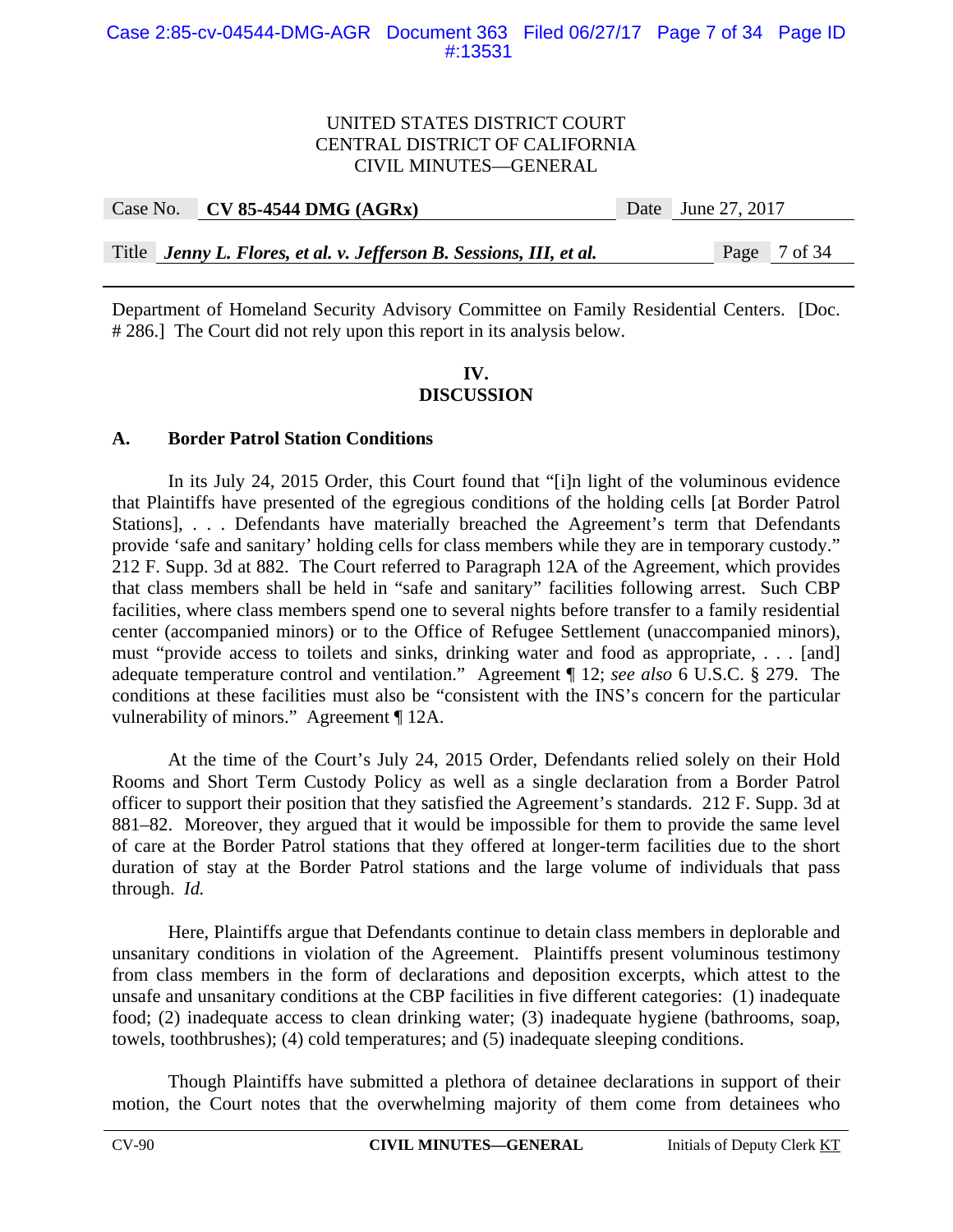#### Case 2:85-cv-04544-DMG-AGR Document 363 Filed 06/27/17 Page 8 of 34 Page ID #:13532

#### UNITED STATES DISTRICT COURT CENTRAL DISTRICT OF CALIFORNIA CIVIL MINUTES—GENERAL

| Case No. CV 85-4544 DMG $(AGRx)$ | Date June 27, 2017 |
|----------------------------------|--------------------|
|                                  |                    |

Title *Jenny L. Flores, et al. v. Jefferson B. Sessions, III, et al.* Page 8 of 34

stayed at CBP stations located within the Rio Grande Valley Sector ("RGV Sector"). One or two declarations from detainees located within other sectors that span over one hundred miles and have multiple CBP stations is not enough to satisfy the preponderance of the evidence standard regarding the conditions at those facilities.

As such, the Court limits its discussion of conditions and the scope of any resultant monitoring to those CBP facilities located within the RGV Sector, rather than the CBP facilities at the other sectors.<sup>3</sup> While the Court certainly did not limit the scope of its August 21, 2015 Order in this way, there is insufficient evidence to suggest that any other CBP stations in locales outside of the RGV Sector have failed to comply with the Court's earlier order that they should "comply with the Agreement and Defendants' own acknowledged standards and procedures." 212 F. Supp. 3d at 915.

 As discussed below, however, there is ample evidence that CBP stations in the RGV Sector must be brought into compliance with the Agreement and Defendants' existing standards.

## **1. Access to Food**

 Recent detainees assert that Defendants failed to provide them with adequate access to food. In addition to food standards under the Agreement, Plaintiffs point to the CBP National Standards on Transport, Escort, Detention, and Search ("TEDS Manual"), which lays out standards for meals and snacks for class members in detention. Def. Supp., Ex. 30 ("TEDS Manual") [Doc. # 298-2]. According to the CBP's own standards, minors "will be offered a snack upon arrival and a meal at least every six hours thereafter, at regularly scheduled meal times. At least two of those meals will be hot." TEDS Manual § 5.6. Additionally, the food provided "must be in edible condition (not frozen, expired, or spoiled)" and minors "must have regular access to snacks, milk, and juice." *Id.* §§ 4.13, 5.6.

Despite the TEDS Manual standards and Paragraph 12A of the Agreement, many detainees attested to, among other things, not receiving hot, edible, or a sufficient number of meals during a given day spent at a CBP facility. *See, e.g.*, Declaration of Walter A. ("Walter A Decl.") ¶¶ 5–6 ("The only food we got was sandwiches of 2 pieces of dry bread and one thin

<sup>&</sup>lt;sup>3</sup> There are nearly a dozen U.S. Border Patrol Sectors along the southern border. *See* Doc. # 299-7 (map depicting sectors and locations of CBP stations throughout the United States). Plaintiffs contest neither the map nor Defendants' document identifying the locations of where Plaintiffs' declarants/deponents were detained. *See* Doc. # 299-6. Plaintiffs' handful of non-RGV-Sector declarations come only from the Del Rio Sector, the Laredo Sector, and the El Paso Field Office. *Id.*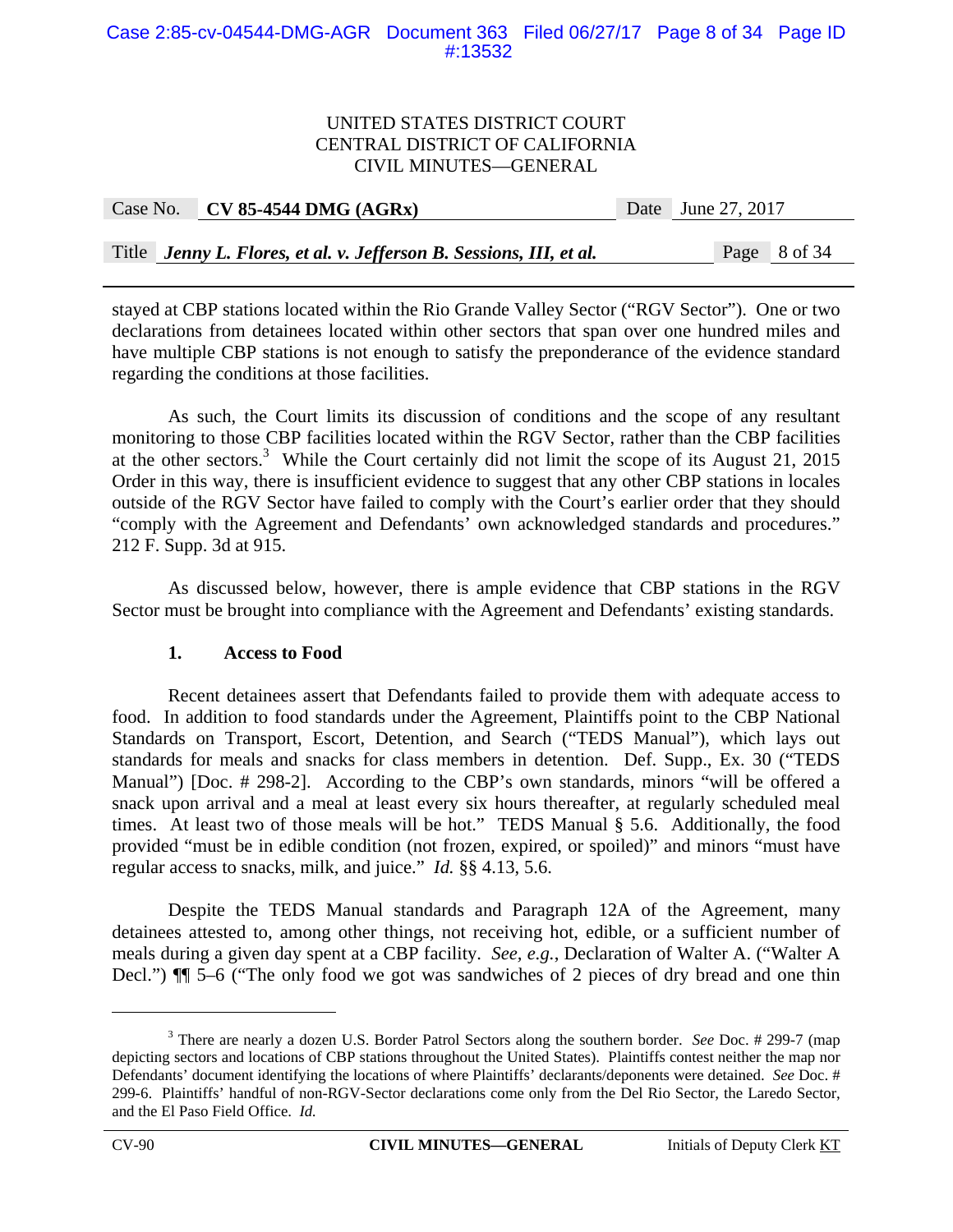#### Case 2:85-cv-04544-DMG-AGR Document 363 Filed 06/27/17 Page 9 of 34 Page ID #:13533

#### UNITED STATES DISTRICT COURT CENTRAL DISTRICT OF CALIFORNIA CIVIL MINUTES—GENERAL

#### Case No. **CV 85-4544 DMG (AGRx)** Date June 27, 2017

Title *Jenny L. Flores, et al. v. Jefferson B. Sessions, III, et al.* Page 9 of 34

slice of ham and a small box of juice. We were fed three times over the two days we were there. We were hungry, very cold, scared, and unable to sleep.") [Doc. # 202-1 at 58]; Deposition of Karina V. ("Karina V. Depo.") at 28 (she and her three-year old son were offered a "sandwich with frozen ham" with "a kind of ice under the bread" as the first meal) [Doc. # 287-4]; Declaration of Karina V. ¶ 7 ("Karina V. Decl.") (stating son got diarrhea within an hour of eating the sandwich) [Doc. # 342-5 at 37]; Declaration of Franklin R. ("Franklin R. Decl.") ¶ 8 (received "a cookie for breakfast, a sandwich (2 pieces of bread with one thin slice of meat) for lunch, and another cookie for dinner. I was very hungry all day because this was not enough food.") [Doc. # 202-2 at 40].

Defendants dispute Plaintiffs' evidence. To support their argument, Defendants rely upon the declaration or deposition testimony of chief patrol agents of the various CBP Sectors<sup> $\frac{4}{3}$ </sup>, CBP field operations directors, and other officials in leadership positions within ICE and CBP. These witnesses generally discuss the policies and practices at the CBP stations. *See e.g.*, Declaration of Manuel Padilla, Jr. ("Padilla Decl.") ¶¶ 46–48 (Chief Patrol Agent for the RGV Sector describing policy to provide scheduled meals to class members and what they consist of) [Doc. # 211-1]. Such witnesses also highlight contracts with third party entities that address certain CBP conditions. *See, e.g.*, *id.* ¶ 46 (describing RGV Sector's contract with Deployed Resources LLC to provide for a "menu conforming to a culturally Hispanic diet" and that "[p]ursuant to the statement of work, the meals provided must meet Texas Department of Agriculture Food & Nutrition guidance and additional quality control requirements") (internal quotation marks omitted).

None of this generalized evidence, however, undermines the veracity of Plaintiffs' firsthand experiences. Defendants repeat what they did before in response to Plaintiffs' 2015 Motion to Enforce: point to their own policies and practices. But "[t]he mere existence of those policies tells the Court nothing about whether those policies are actually implemented, and the current record shows quite clearly that they were not." July 24, 2015 Order, 212 F. Supp. 3d at 881–82.

Defendants do introduce data logs from a CBP computer system known as the e3 Detention Module ("e3DM"), which allows Defendants to track and monitor when Border Patrol agents have provided certain detainees with meals, water, and other amenities. Declaration of David Strange ("Strange Decl.")  $\P$  2–3 [Doc. # 344-2]. Defendants cite to the e3DM logs for a

<u>.</u>

<sup>&</sup>lt;sup>4</sup> Defendants submitted a map depicting over 100 CBP stations, with each station being part of a larger "sector." *See* Doc. # 299-7. In Texas, for instance, there exists the RGV Sector, the Big Bend Sector, the Del Rio Sector, and the Laredo Sector. In contrast, New Mexico has only one sector—the El Paso Sector. Each sector contains a certain number of CBP stations.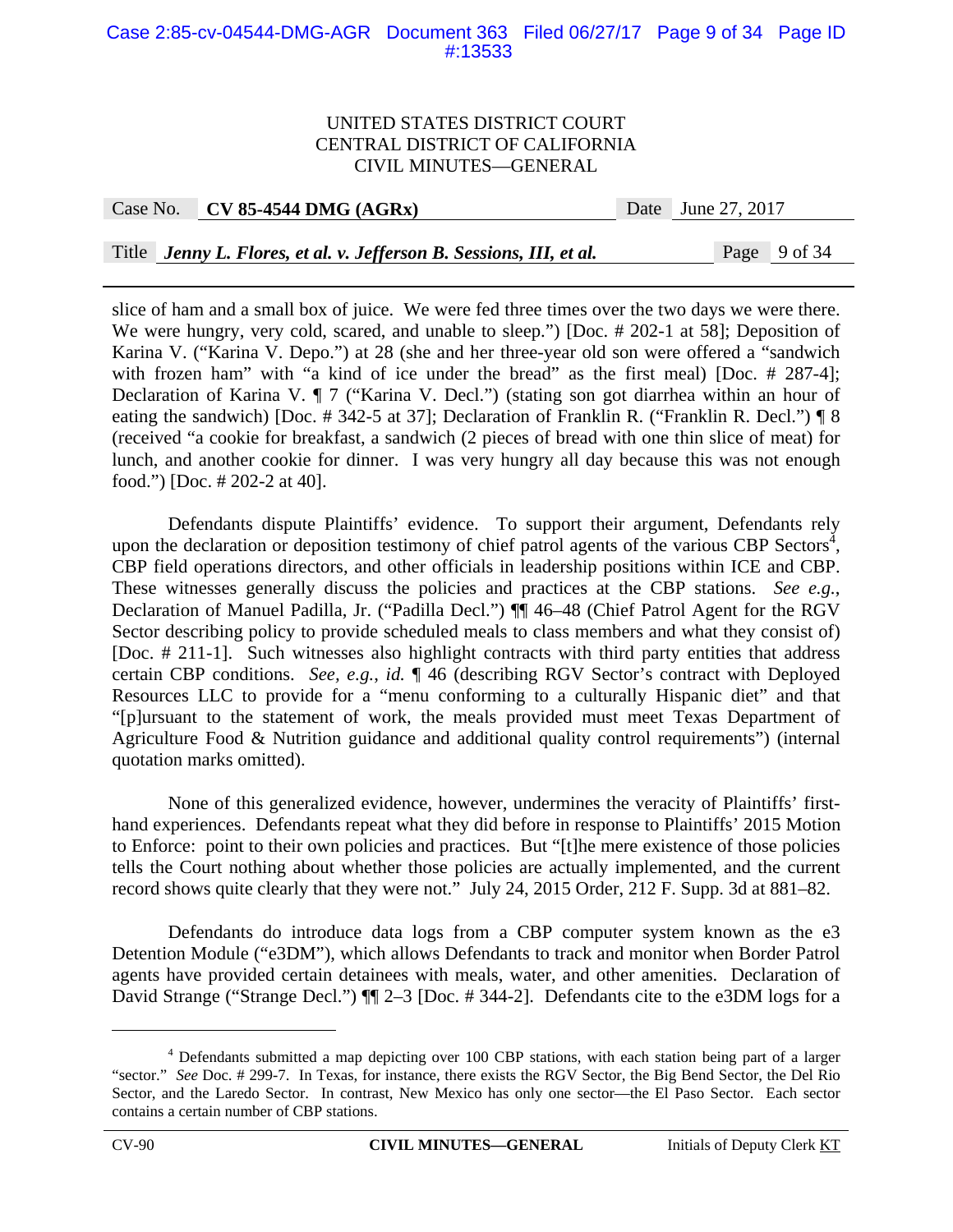#### Case 2:85-cv-04544-DMG-AGR Document 363 Filed 06/27/17 Page 10 of 34 Page ID #:13534

#### UNITED STATES DISTRICT COURT CENTRAL DISTRICT OF CALIFORNIA CIVIL MINUTES—GENERAL

| Case No. | $\sim$ CV 85-4544 DMG (AGRx)                                        | Date June 27, 2017 |  |
|----------|---------------------------------------------------------------------|--------------------|--|
|          |                                                                     |                    |  |
|          | Title Jenny L. Flores, et al. v. Jefferson B. Sessions, III, et al. | Page $10$ of 34    |  |

handful of detainees to show that the records contradict their statements as to the number of meals received and whether they were served hot or cold. *See* Def. Resp. at 11–12.

There are several problems associated with the activity logs that undermine their reliability. For example, they do not identify the type of meal provided. The logs also show that some detainees went for extended periods (e.g., 11 hours) without food, which Defendants themselves admit is an error. *See, e.g.*, Strange Decl., Ex. F (arrest time of 1:00 p.m. for Dina P., Alison A., Anderson A., Susan A. with first meal not served until 12:10 a.m. the following day); *id.*, Ex. A (arrest time of 5:15 a.m. for Franklin C. with first meal not served until 3:22 p.m.); *id.*, Ex. I (arrest time of 2:00 p.m. for Jenyffer G. and Angel T. with first meal not served until 2:00 a.m. the following day); Deposition of Manuel Padilla, Jr. ("Padilla Depo") at 26–27 [Doc. # 287-1 at 31].<sup>5</sup>

Defendants fail to explain these time-gap discrepancies or what efforts, if any, they undertook to monitor the accuracy of the records entered. *See* Deposition of Paul Beeson at 45– 46 (Chief Patrol Agent of Tucson Sector answered "No" when asked if he was aware of what training agents undergo with respect to inputting data into the e3DM system or what efforts exist to monitor the accuracy of meal records entered) [Doc. # 287-1 at 73]. At oral argument, when the Court asked government counsel to address the discrepancies Plaintiffs raised with respect to activities entered in the e3DM logs, counsel merely reiterated Defendants' policy of feeding children snacks every three hours and attributed the errors to e3DM being a "new" system rolled out with "new monitoring procedures" that would require some time "before agents are . . . fully compliant." Hearing Tr. dated Jan. 30, 2017, at 40.

In any event, to the extent some discrepancies exist between a detainee's claim regarding the frequency and quality of food and the corresponding e3DM log, Defendants only point to a small number of discrepancies.<sup>6</sup> See Def. Resp. at 11-12. This pales in comparison to the large

<sup>&</sup>lt;sup>5</sup> During Padilla's telephonic deposition, Defense counsel objected to questioning from Plaintiffs regarding these e3DM documents on grounds of foundation—Plaintiffs apparently failed to send the documents in advance to Defense counsel so that the witness could view the documents concurrently with the examination. Padilla stated that without the e3DM documents in front of him, he could not determine if the time-gap discrepancies resulted from a "system error or input error or what caused that anomaly." Padilla Depo. at 26–27. The Court will nonetheless accept Padilla's answer that the apparent 10 to 12 hour periods without food is, at a minimum, an error of some sort related to the inputting of the data onto the e3DM system or the e3DM system itself.

<sup>&</sup>lt;sup>6</sup> Even with these limited examples, not all of the e3DM records show that the detainee's statements are inaccurate or misleading. For instance, Defendants argue that the e3DM record contradicts Franklin R's claim that he received only two cookies and one ham sandwich during his first day in CBP custody. *See* Franklin R. Decl. ¶ 8 ("The first day that I was there they gave me a cookie for breakfast, a sandwich (2 pieces of bread with one thin slice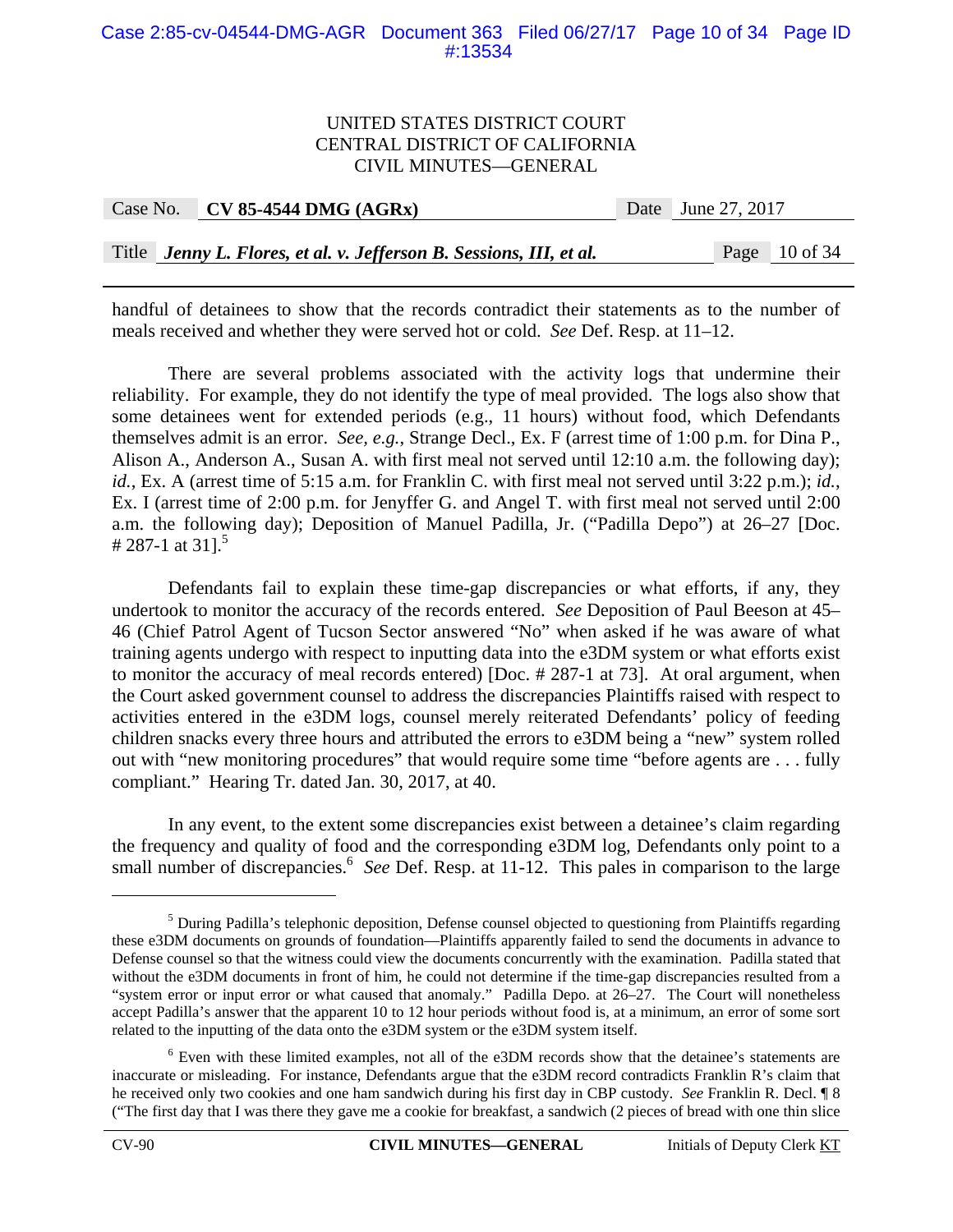#### Case 2:85-cv-04544-DMG-AGR Document 363 Filed 06/27/17 Page 11 of 34 Page ID #:13535

#### UNITED STATES DISTRICT COURT CENTRAL DISTRICT OF CALIFORNIA CIVIL MINUTES—GENERAL

|  | Case No. CV 85-4544 DMG $(AGRx)$                                    | Date June 27, 2017 |               |
|--|---------------------------------------------------------------------|--------------------|---------------|
|  |                                                                     |                    |               |
|  | Title Jenny L. Flores, et al. v. Jefferson B. Sessions, III, et al. |                    | Page 11 of 34 |

volume of statements by detainees who described receiving inadequate food. In short, the Court does not find that Defendants' e3DM records undermine the credibility of the detainee statements presented regarding the frequency and quality of the food Defendants served them.

Given the above, the Court finds that Plaintiffs' have satisfied their burden of establishing Defendants' substantial non-compliance with the Agreement and **GRANTS** Plaintiffs' motion to enforce as to the RGV Sector on the issue of adequate access to food.

## **2. Access to Clean Drinking Water**

 Plaintiffs proffer evidence that child detainees had no adequate access to clean drinking water. Under the CBP's standards, "[f]unctioning drinking fountains or clean drinking water along with clean drinking cups must always be available to detainees." TEDS Manual § 4.14. But Plaintiffs present testimony that recent detainees drank water that tasted dirty and did not have access to clean drinking cups. *See, e.g.*, Franklin R. Decl. **[8** ("The officials put a container with water in our room and gave us one cup to share amongst the 20 people in my cell. The water tasted very bad and the container was not clean. Very few minors held in my cell were willing to drink the water."); Declaration of Bianca C. ¶ 11 ("The water they have given me tastes dirty, so I have not drank water since arriving.") [Doc. # 202-2 at 10]; Declaration of Josselyn M. ("Josslyn M. Decl.") ¶ 13 ("The water tastes like chlorine.") [Doc. # 202-2 at 72]; Declaration of Alexander Mensing ("Mensing Decl.") ¶ 6, Ex. P (Declaration of Rosemary Y.) ¶ 18 ("We had to share a cup among all the women and children – about 20 people – and the water hurt my stomach.") [Doc. #342-5].

 In response, Defendants again point to their general policies and practices and contracts with third party providers. *See, e.g.*, Padilla Decl. ¶¶ 56–57 ("the holding rooms in the Rio Grande Valley each have sport style five gallon water coolers . . . with disposable cups made available to detainees"). This does not contradict the specific detainee statements provided by

of meat) for lunch, and another cookie for dinner"); Def. Resp. at 11 ("Border Patrol records indicate that he was provided ten meals in the just over 48 hours he was in custody"). But an examination of the e3DM record for this detainee shows he was arrested on January 22, 2016 at 5:15 a.m. Strange Decl., Ex. A. Within the next 24 hours, Defendants' own record indicates that Franklin R. received his first meal at 3:22 p.m. (1522) and a second meal at 11:36 p.m. (2336). *Id.* He received his third meal on January 23, 2016 at 7:16 a.m. *Id.* The e3DM record does not contradict Franklin R.'s declaration that he received two cookies and a ham sandwich as the Defendants' records do not indicate what type of meal they served detainees. If anything, based on Defendants' position at oral argument, they would probably suggest that another "anomaly" occurred with the data entry because Franklin R.'s e3DM record suggests he was not fed for a 10-hour period following apprehension.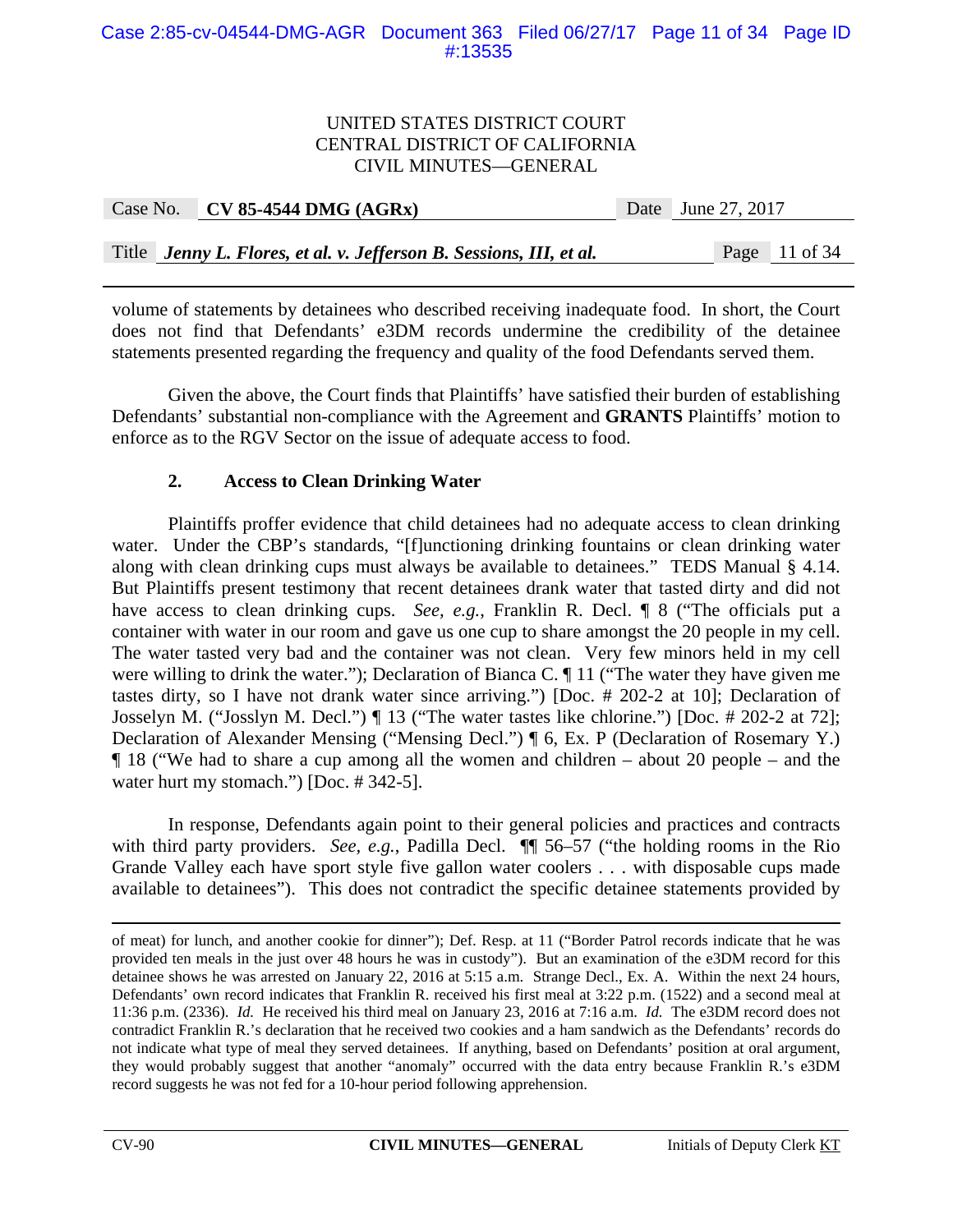#### Case 2:85-cv-04544-DMG-AGR Document 363 Filed 06/27/17 Page 12 of 34 Page ID #:13536

#### UNITED STATES DISTRICT COURT CENTRAL DISTRICT OF CALIFORNIA CIVIL MINUTES—GENERAL

|  | Case No. $\vert$ CV 85-4544 DMG (AGRx)                              | Date June 27, 2017 |               |
|--|---------------------------------------------------------------------|--------------------|---------------|
|  |                                                                     |                    |               |
|  | Title Jenny L. Flores, et al. v. Jefferson B. Sessions, III, et al. |                    | Page 12 of 34 |

Plaintiffs. *See infra*, section IV.A.1. Indeed, Defendants have not offered evidence based on records or a witness' personal knowledge to contradict the specific accounts by Plaintiffs' witnesses of inadequate water, both in quality and availability, during their CBP-facility detention.

The Court therefore finds that Plaintiffs have satisfied their burden of establishing Defendants' substantial non-compliance with the Agreement and **GRANTS** Plaintiffs' motion to enforce as to the RGV Sector on the issue of inadequate access to water.

## **3. Unsanitary Conditions**

 Recent detainees describe unsanitary conditions at the CBP facilities in the RGV Sector. According to CBP standards, "[a]ll facilities or hold rooms used to hold detainees must be regularly and professionally cleaned and sanitized"; detainees "must be provided with basic personal hygiene items, consistent with short term detention and safety and security needs"; "[d]etainees using the restroom will have access to toiletry items, such as toilet paper and sanitary napkins," and, whenever "operationally feasible," soap; and minors would be provided with clean bedding. TEDS Manual §§ 4.6, 4.11, 4.12. Moreover, CBP agents would enable detainees to shower where they are available, "perform bodily functions, and change clothing without being viewed by staff of the opposite gender . . . ." *Id.* § 4.6.

 There is an apparent disconnect between the CBP's standards and class members' experiences, all of whom describe unsanitary conditions with respect to the holding cells and bathroom facilities, and lack of privacy while using the restroom, access to clean bedding, and access to hygiene products (i.e., toothbrushes, soap, towels). *See, e.g.*, Declaration of Celina S. ("Celina S. Decl.") ¶ 8 ("There was an open toilet in the room [of 50 people] with no toilet seat for everyone to use. Everyone could see if we were using the toilet.") [Doc. # 202-1 at 77]; Karina V. Depo. at 25–27 (describing having to sleep on the holding room's concrete floor, which was "dirty" with "soil from outside," having no access to a sink to wash hands, and being given one aluminum sheet to share with her son during sleep) [Doc. # 287-4]; Mensing Decl., Ex. O, Declaration of Ritza M. ¶ 8 ("In the bathroom there was no soap to wash my hands or space to shower.") [Doc. # 342-5]; *id.* ¶ 5 (describing having to stay in wet clothes (from crossing through river) during entire stay at the CBP facility); Declaration of Yessenia E. ("Yessenia E. Decl.") ¶ 6 (no soap, no brush, no change of clothes, no pillows or blankets, and no toothbrushes for three days) [Doc. # 202-1 at 74].

 Defendants' reliance on their policies, practices, and third party contracts on this issue of unsanitary conditions again fails to controvert Plaintiffs' first-hand accounts. *See, e.g.*, Padilla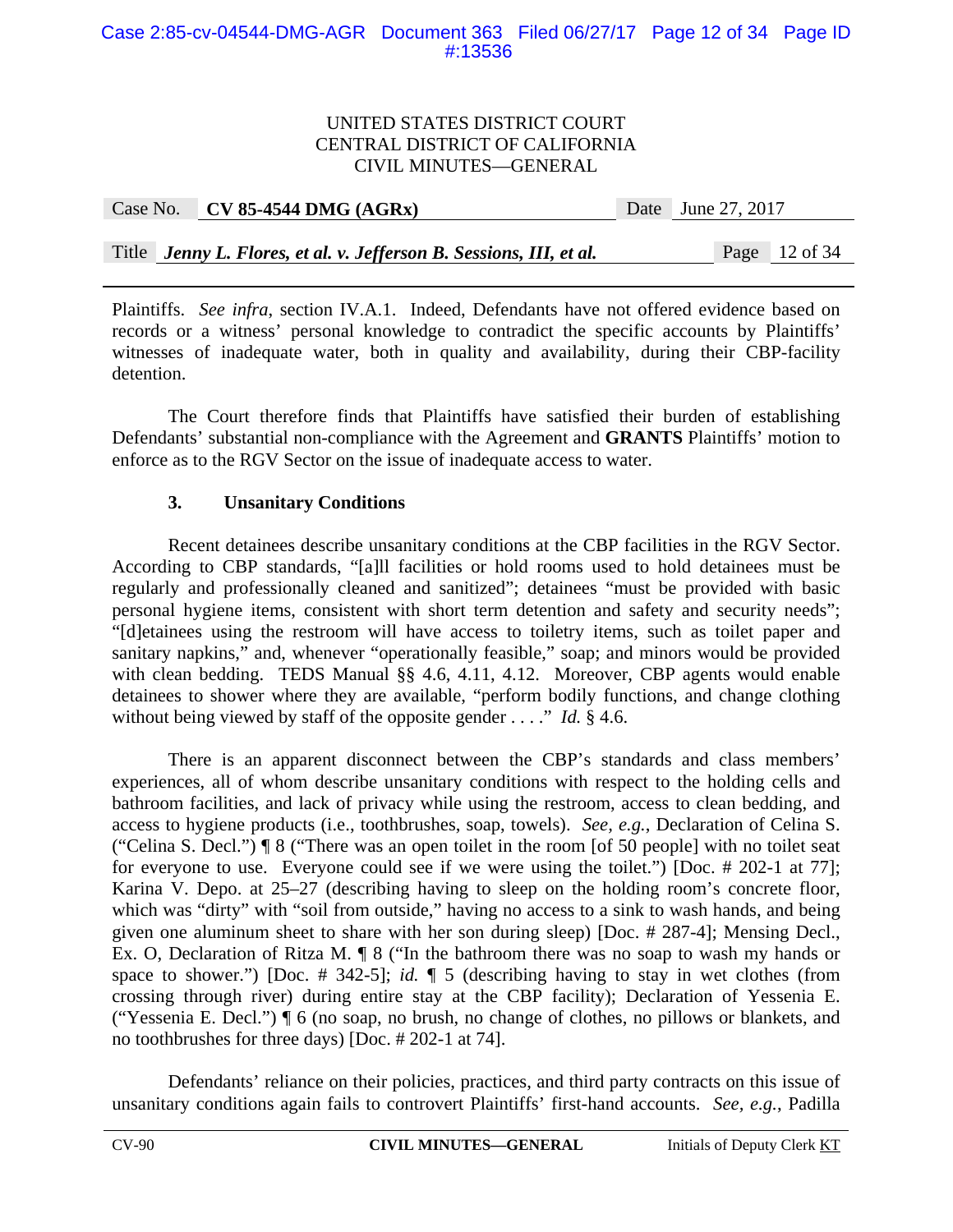#### Case 2:85-cv-04544-DMG-AGR Document 363 Filed 06/27/17 Page 13 of 34 Page ID #:13537

#### UNITED STATES DISTRICT COURT CENTRAL DISTRICT OF CALIFORNIA CIVIL MINUTES—GENERAL

| Case No. | $CV 85-4544 DMG (AGRx)$                                             | Date June 27, 2017 |               |
|----------|---------------------------------------------------------------------|--------------------|---------------|
|          |                                                                     |                    |               |
|          | Title Jenny L. Flores, et al. v. Jefferson B. Sessions, III, et al. |                    | Page 13 of 34 |

Decl. ¶ 60 ("Rio Grande Valley Sector has multiple contracts covering the cleaning needs for the stations throughout the sector . . . [including] with TRDI Inc. and Ace Communications"); *see supra*, section IV.A.1.

On the specific issue of hygiene products, Defendants argue that the Agreement does not require them to provide class members with soap, towels, showers, dry clothing, or toothbrushes. According to Defendants, "If Plaintiffs wish to . . . assert that certain hygiene items or clothing items must be provided, they must do so in a new lawsuit." Def. Sec. Supp. Resp. at 14. The Agreement certainly makes no mention of the words "soap," "towels," "showers," "dry clothing," or "toothbrushes."

Nevertheless, the Court finds that these hygiene products fall within the rubric of the Agreement's language requiring "safe and sanitary" conditions and Defendants' own established standards.

Defendants argue that they have shown as a matter of policy and practice that they provide class members at CBP facilities with soap, toothbrushes, toothpaste, and access to showers "to the greatest extent possible." Def. Sec. Supp. Resp. at 16. The evidence that they cite pertains primarily to conditions at CPC-Ursula<sup>7</sup>, a CBP facility located within the RGV Sector in Texas.

According to the Chief Patrol Agent Padilla of the RGV Sector, "[a]lthough not all stations in RGV Sector have shower and laundry facilities available, approximately 93% of the juveniles apprehended in the RGV Sector are transferred following their processing to CPC-Ursula where shower and laundry services are provided to all detainees." Padilla Decl.  $\llbracket 68$ . Class members in the RGV Sector are transferred, on average, to CPC-Ursula "within approximately 33 hours of apprehension and processing." *Id.* This is consistent with many of Plaintiffs' class member declarations from the RGV Sector who report being transferred to a second facility—albeit not always within 33 hours—before being taken to a longer-term family residential center. *See, e.g.*, Yessenia E. Decl. ¶¶ 6, 9 (spending three days at the McAllen CBP station before being transferred to another facility that detainees called "*La Perrera*"<sup>8</sup> where she could shower for the first time since being taken into custody, and then to the family residential center at Dilley). At CPC-Ursula, detainees have "an opportunity to shower, have their clothes laundered, and receive a change of new clothes." Padilla Decl. ¶ 71; *see id.* ¶¶ 73 ("The change

<sup>7</sup> CPC refers to "Centralized Processing Center." *See* Declaration of Todd Owen ¶ 7 [Doc. # 208-3].

<sup>8</sup> Detainees in the record often refer to CPC-Ursula as *la perrera* or "the dog house."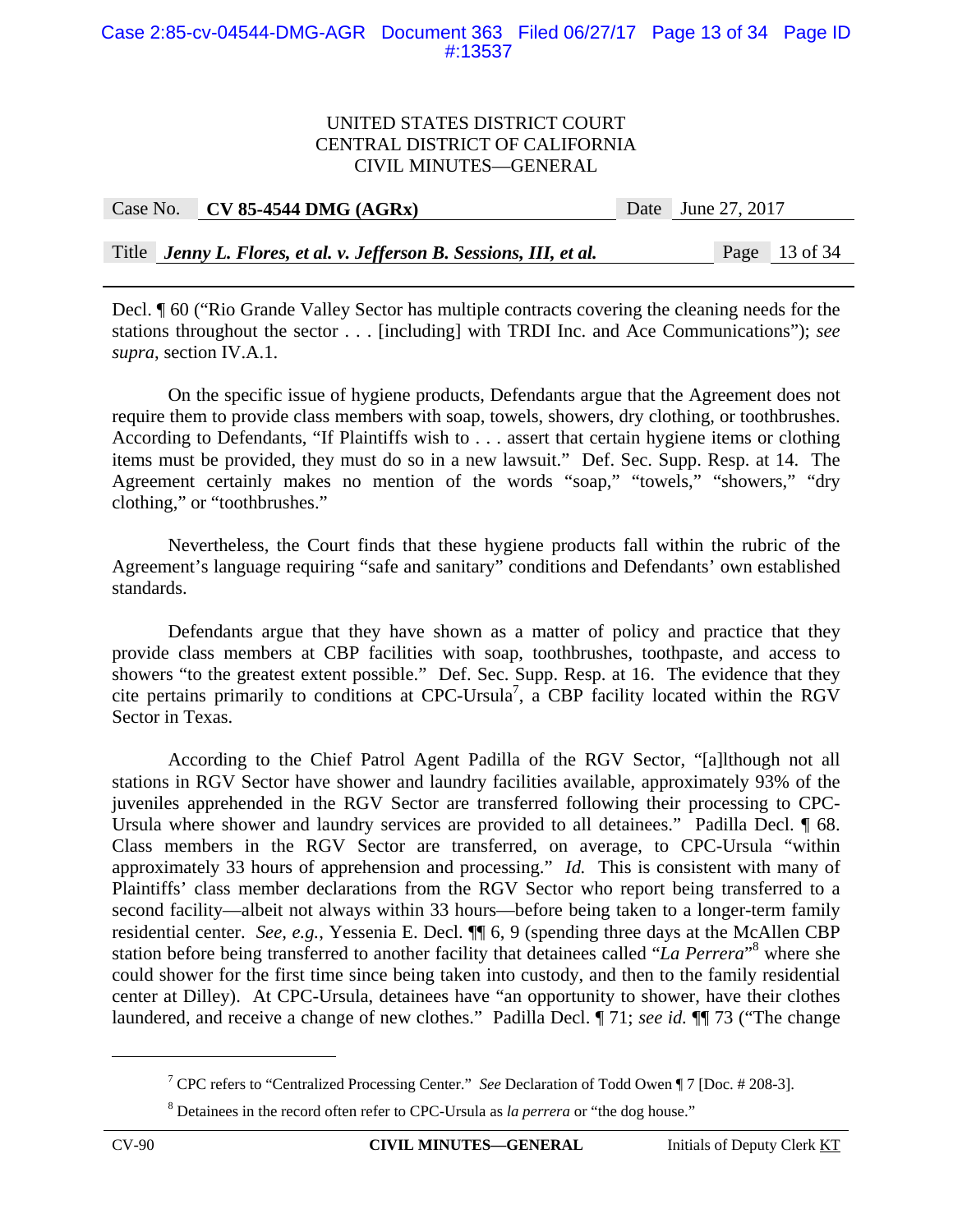#### Case 2:85-cv-04544-DMG-AGR Document 363 Filed 06/27/17 Page 14 of 34 Page ID #:13538

#### UNITED STATES DISTRICT COURT CENTRAL DISTRICT OF CALIFORNIA CIVIL MINUTES—GENERAL

| Case No. | $CV 85-4544 DMG (AGRx)$                                             | Date June 27, 2017 |                 |
|----------|---------------------------------------------------------------------|--------------------|-----------------|
|          |                                                                     |                    |                 |
|          | Title Jenny L. Flores, et al. v. Jefferson B. Sessions, III, et al. |                    | Page $14$ of 34 |

of clothing Border Patrol provides to the juveniles at CPC-Ursula consists of shirts, sweat pants, socks, and undergarments."), 74 ("juveniles at CPC-Ursula are provided their laundered clothes in a property bag that transfers with them upon release or transfer to ORR or ICE"). Padilla also states that class members at CPC-Ursula are provided with "a hygiene kit consisting of a towel, toothbrush, toothpaste, mouthwash, soap, and shampoo." *Id.* ¶ 75.

This evidence of Defendants' policies and practices at CPC-Ursula, however, does not undermine the credibility of the assertions made by numerous class members regarding the lack of hygiene products at the other stations. *See also, e.g.*, Declaration of Sara E. ("Sara E. Decl.") ¶¶ 6–8 (throughout two days at a CBP station in Welasco, Texas and a third day at another CBP station, her daughter "was not able to shower, wash or change underwear or clothes" and was not given the opportunity to brush teeth) [Doc. # 202-1 at 65]; Yessenia E. Decl. ¶ 6 ("For three days [at McAllen station] we were given no soap to wash, no toothbrushes to brush our teeth, no paper towels to dry our hands when we washed our hands, nothing to brush our hair, no change of underwear or clothes, no pillows or blankets and no beds to sleep in."). Even assuming that the 93 percent transfer figure is correct—and Plaintiffs do not appear to challenge Padilla's estimate—that still leaves approximately seven percent of potentially thousands of class members who do not make it to CPC-Ursula within the 33-hour window.

More significantly, Plaintiffs present uncontroverted declarations from detainees who, even while at CPC-Ursula, never received either soap, toothbrushes, towels, or showers. *See, e.g.*, Declaration of Dina R. ¶ 5 ("We were not able to bathe in the *hielera* or the *perrera*. We were dirty the whole time.") [Doc. # 342-5 at 61]; Sara E. Decl.  $\P$  6–8 (her daughter "was not able to shower, wash or change underwear or clothes" and not given the opportunity to brush teeth); Declaration of Denis A. ¶ 13 ("We had no opportunity to bathe while we were in the *hieleras* or the *perrera*, so we were unable to bathe for three days until we got to the detention center [at Dilley]") [Doc. # 342-5 at 106].

Even the deposition excerpts identified by Defendants in their Statement of Genuine Dispute of Material Fact to challenge Plaintiffs' facts about the hygiene products fail to undermine the credibility of class members' statements. *See* Deposition of Franklin C. at 17 (did not receive soap, but did receive paper towels and a toothbrush), 21 (testified to receiving a shower at the Karnes family residential center) [Doc. # 344-5 at 1]; Deposition of Mirna G. at 18–19 (cell did not have soap with the sink but there were paper towels) [Doc. # 344-8].<sup>9</sup>

1

<sup>&</sup>lt;sup>9</sup> Defendants further identify the declaration of Chief Patrol Agent of the Del Rio Sector Matthew J. Hudak and the declaration of Hector A. Mancha Jr., the Director of Field Operations for the CBP in El Paso, Texas. The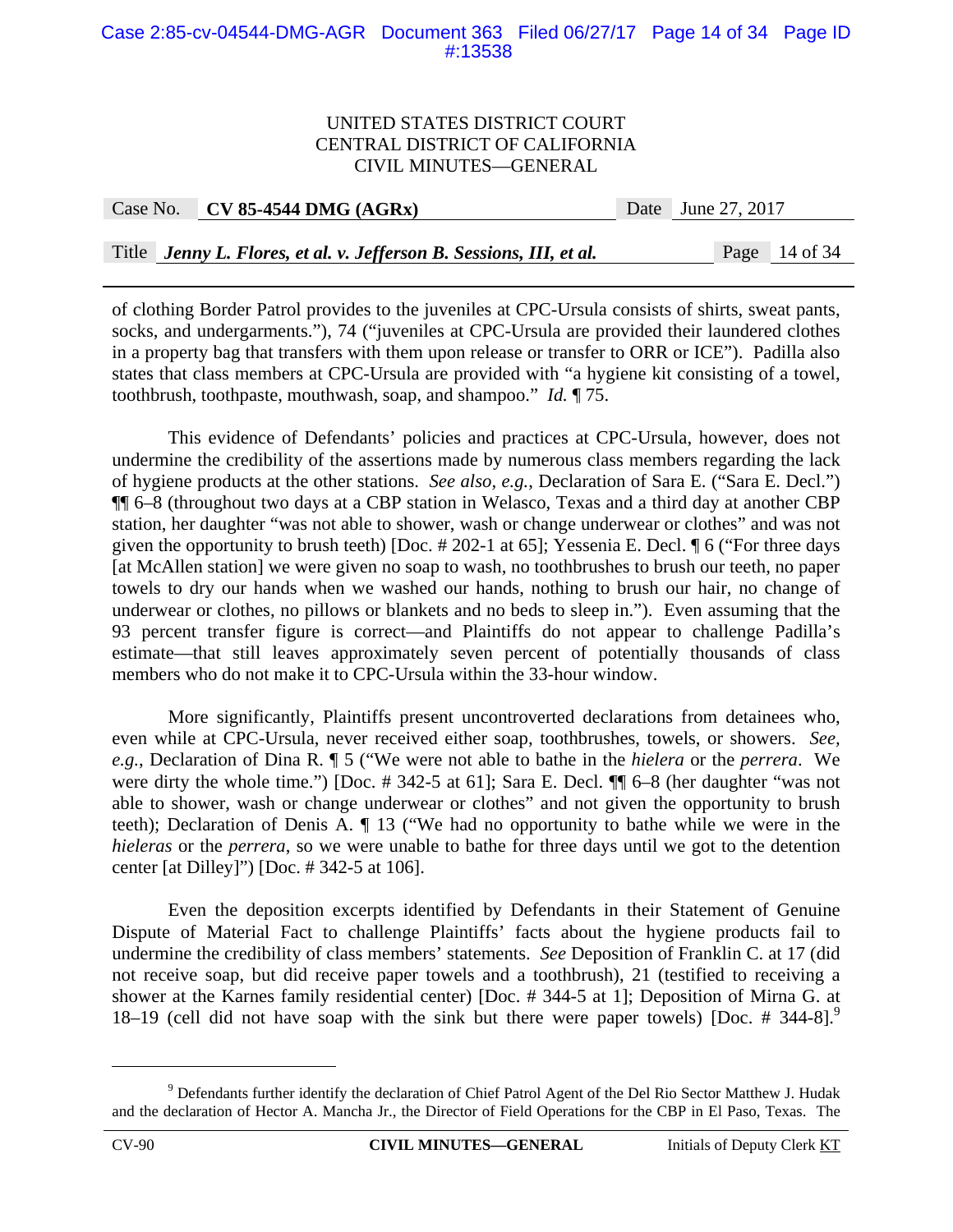#### Case 2:85-cv-04544-DMG-AGR Document 363 Filed 06/27/17 Page 15 of 34 Page ID #:13539

#### UNITED STATES DISTRICT COURT CENTRAL DISTRICT OF CALIFORNIA CIVIL MINUTES—GENERAL

| Case No. | $CV 85-4544 DMG (AGRx)$ |
|----------|-------------------------|
|----------|-------------------------|

Date June 27, 2017

Title *Jenny L. Flores, et al. v. Jefferson B. Sessions, III, et al.* Page 15 of 34

Defendants also present three exhibits from the Strange Declaration, which consist of e3DM forms. While some of these forms list "Shower Provided" to Nathaly R. (daughter of Sara E.), Franklin C., and Dina R's three children—Alison, Anderson, Susan—the Court will not rely on this data for the same reasons already discussed above with regard to the e3DM forms' reliability issues. *See supra* section IV.A.1. Moreover, the "Station/Facility" box on these activities logs has been left blank such that the Court is unable to discern to which facility the forms apply.

In light of the discussion above, the Court finds that, at a minimum, Plaintiffs have satisfied their burden of establishing Defendants' substantial non-compliance with the Agreement at all non-CPC-Ursula CBP stations located within the RGV sector and **GRANTS** Plaintiffs' motion to enforce the Agreement on the issue of unsanitary conditions as to those stations. Because there is some evidence, albeit to a lesser degree, of non-compliance at CPC-Ursula—not just on the issue of unsanitary conditions but also other conditions identified by Plaintiffs—monitoring of that station is nonetheless warranted. *Cf. Unknown Parties v. Johnson*, 2016 WL 8188563, at \*12 (D. Ariz. Nov. 18, 2016) ("Given the evidence of noncompliance related to conditions of sanitation, compliance monitoring is warranted.").

#### **4. Cold Temperatures**

 Plaintiffs present evidence that recent child detainees experienced extremely cold temperatures at the CBP stations. Just like the declarants cited in the Court's July 24, 2015 Order, many continue to describe the CBP facilities as *hieleras* or "iceboxes." *See, e.g.*, Declaration of Julissa H. ("Julissa H. Decl.") ¶ 2 ("Immigration officials brought me to the *hielera*, where we were held for two days.") [Doc. # 342-5 at 31]; July 24, 2015 Order, 212 F. Supp. 3d at 880. Even though CPB standards require Border Patrol officers to "maintain hold room temperature within a reasonable and comfortable range for both detainees and officers/agents," TEDS Manual § 4.7, numerous declarants describe great discomfort with the cold temperatures. *See, e.g.*, Julissa H Decl. ¶ 4 (describing that five-year-old son was "shaking" from the cold air conditioning and only had an aluminum blanket to cover himself); Declaration of Kenia G. ¶ 8 (detained in "freezing cold" cell with two-year old daughter who wore wet pants and a wet diaper and used only "[t]he silver paper they gave us to cover her body") [Doc. # 202- 2 at 6]; Celina S. Decl. ¶ 5 ("The cell was extremely cold very crowded. I believe that as more people came into the room, the air conditioners were turned up."); Declaration of Lindsay G. ("Lindsay G. Decl.") ¶¶ 4, 7 ("There were no beds, pillows, or blankets. I held [my three-yearold daughter] tight, wrapping my arms around her to keep her warm. . . . Her hands started to

Court did not consider this evidence, as the scope of this Order is limited to CBP stations located within the Rio Grande Valley Sector.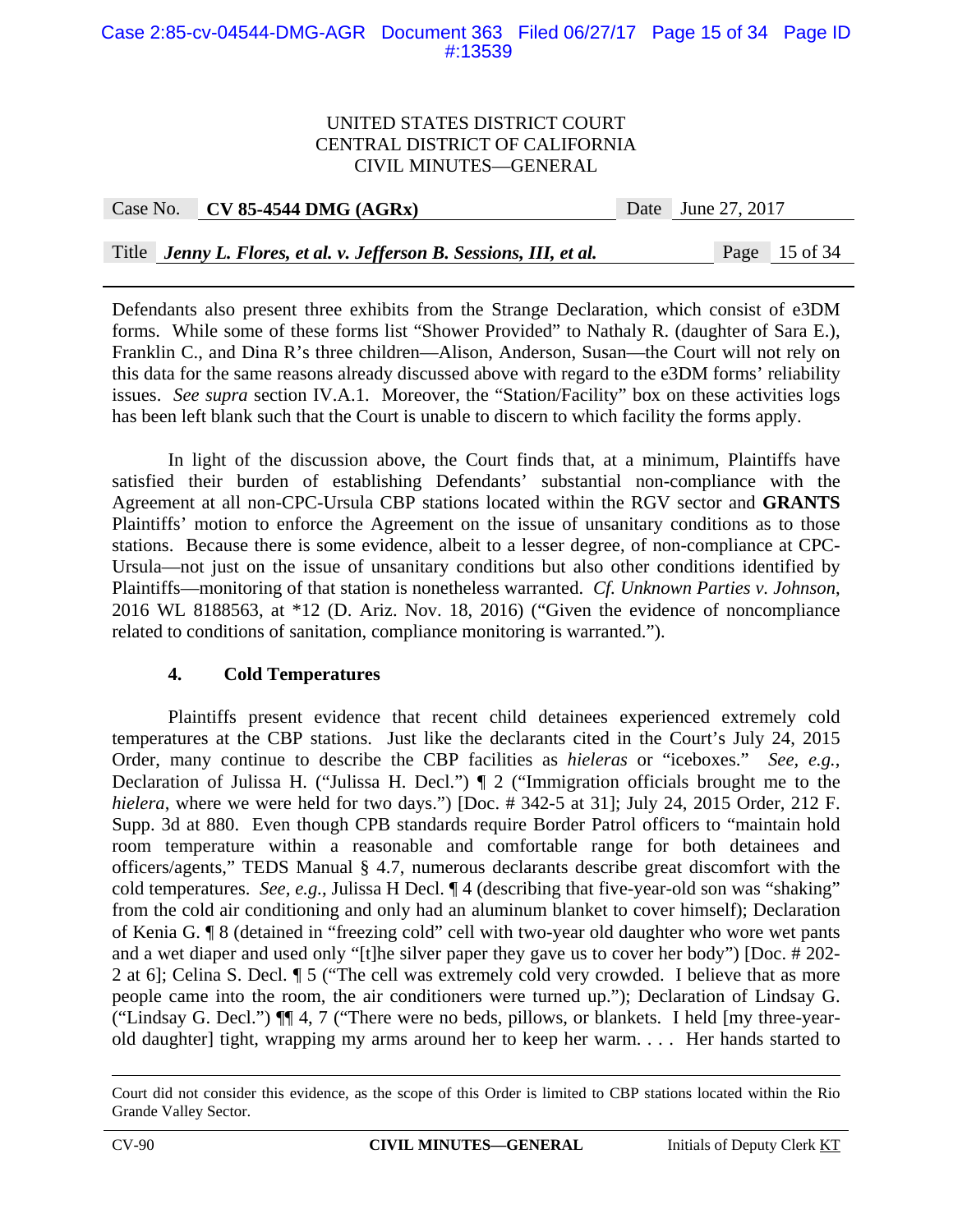#### Case 2:85-cv-04544-DMG-AGR Document 363 Filed 06/27/17 Page 16 of 34 Page ID #:13540

#### UNITED STATES DISTRICT COURT CENTRAL DISTRICT OF CALIFORNIA CIVIL MINUTES—GENERAL

| Case No. $\vert$ CV 85-4544 DMG (AGRx)                              | Date June 27, 2017 |               |  |
|---------------------------------------------------------------------|--------------------|---------------|--|
|                                                                     |                    |               |  |
| Title Jenny L. Flores, et al. v. Jefferson B. Sessions, III, et al. |                    | Page 16 of 34 |  |

turn colors, she was so cold.") [Doc. # 202-1 at 100]. Furthermore, according to TEDS Manual § 4.7, "[u]nder no circumstances will officers/agents use temperature controls in a punitive manner."

Yet, Plaintiffs present evidence that officers lowered the temperature in response to detainee complaints. *See, e.g.*, Julissa H. Decl. ¶ 4 ("I asked the officers if they could turn down the air conditioning because the kids were getting very chilly, but after I asked they actually made it colder. . . . Sometimes the officers yelled to the kids to shut up because the children were crying so loud because of the cold."); Declaration of Mirna M. ¶ 4 ("We never got a mattress or a blanket, and it was very cold. The children began crying, and when they [sic] children cried they would turn the temperature down even further. We were completely unable to sleep because it was so cold. . . .") [Doc.  $\# 202-1$  at 68].

On this cold-temperature issue, Defendants once again rely upon the declaration or deposition testimony of chief patrol agents to describe their policies and practices. *See, e.g.*, Padilla Decl. ¶ 67 ("Agents record if the temperature is within range (66–80 degrees Fahrenheit) or specifically note when the temperature is out of range."). The e3DM records also state entries for the temperature in some "comments" sections. *See, e.g.*, Strange Decl., Ex. F ("temp 73"). But this evidence does not contradict the large volume of specific accounts by Plaintiffs' witnesses that they experienced extreme discomfort with cold temperatures.

 Accordingly, the Court finds that Plaintiffs have satisfied their burden of establishing Defendants' substantial non-compliance with the Agreement in the RGV Sector and **GRANTS** Plaintiffs' motion to enforce on the issue of adequate temperature controls at a reasonable and comfortable range.

## **5. Sleeping Conditions**

Finally, with regard to sleeping conditions, Plaintiffs introduce recent detainee testimony attesting to conditions at the CBP stations—cold temperatures, overcrowding, lack of proper bedding (i.e., blankets, mats), constant lighting—that together "force [class members] to endure sleep deprivation." Pl. Mot. at 10; *see, e.g.*, Celina S. Decl. ¶ 8 ("At the border patrol station there were about 50 other people in our cell. It was so crowded there was barely room for everyone. My son and I were freezing. There were no beds, it was just a room with cement floors and benches. . . . We were not able to sleep."); Declaration of Silvia V.  $\P$ 4 ("[W]e are held in a cell with about thirty to forty other mothers and children. ... The bright lights on the ceiling stay on all nights. We have no mattresses or pillows or blankets. We only have a thin silver foil paper to cover ourselves. . . . It is very hard to get any sleep because the floor is hard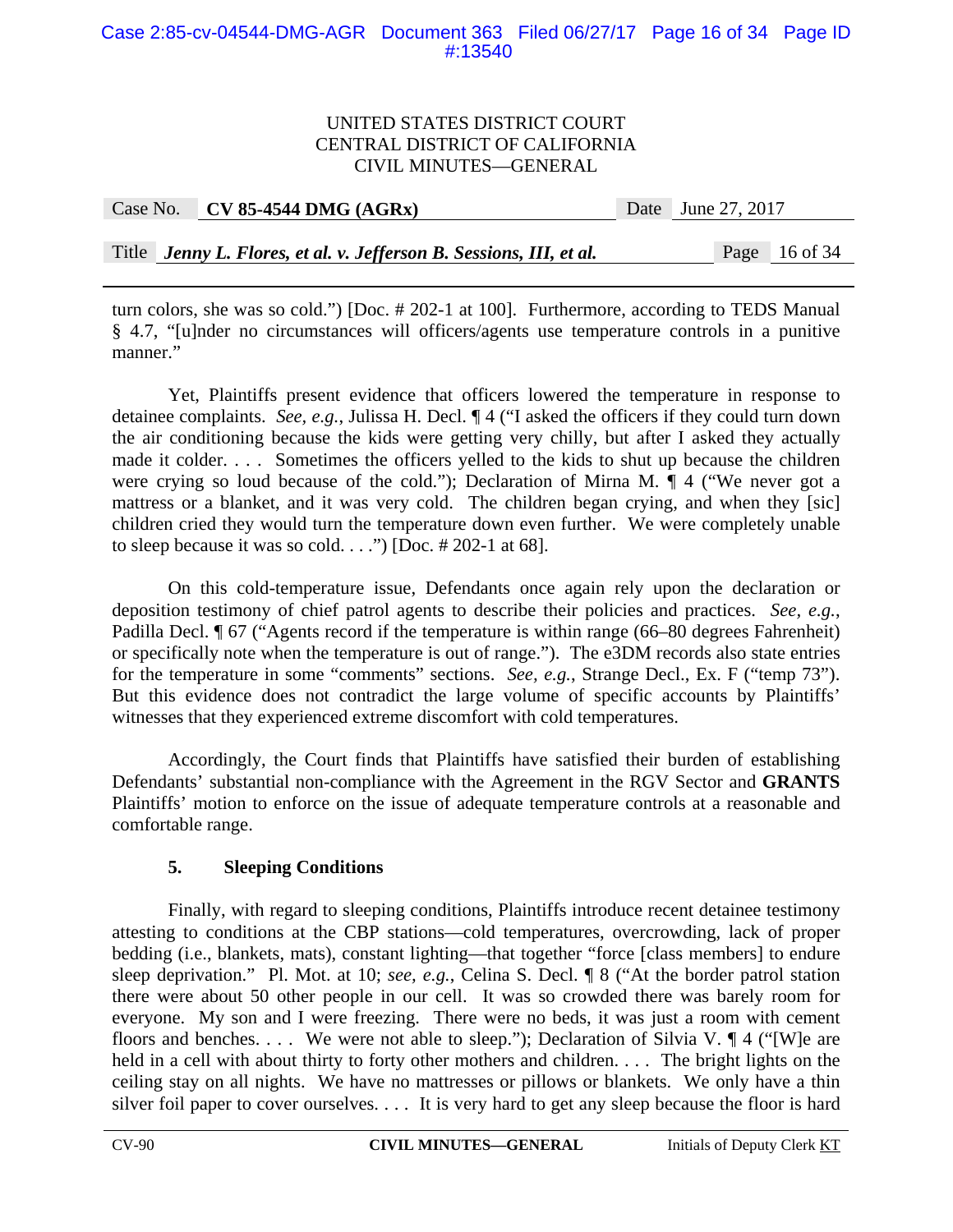#### Case 2:85-cv-04544-DMG-AGR Document 363 Filed 06/27/17 Page 17 of 34 Page ID #:13541

#### UNITED STATES DISTRICT COURT CENTRAL DISTRICT OF CALIFORNIA CIVIL MINUTES—GENERAL

| Case No. | $CV 85-4544 DMG (AGRx)$                                             | Date June 27, 2017 |
|----------|---------------------------------------------------------------------|--------------------|
|          |                                                                     |                    |
|          | Title Jenny L. Flores, et al. v. Jefferson B. Sessions, III, et al. | Page 17 of 34      |

and cold, the cell is very crowded, the lights are on and very bright, and children are crying and coughing all night long.") [Doc. # 202-2 at 77.]

 Defendants argue that Plaintiffs' allegations relating to sleep presuppose requirements that do not exist in the Agreement. After all, the word "sleep" does not appear in the Agreement.

Nonetheless, whether Defendants have set up conditions that allow class members to sleep in the CBP facilities is relevant to the issue of whether they have acted in a manner that is consistent with "the INS's concern for the particular vulnerability of minors" as well as the Agreement's "safe and sanitary" requirement. *See* Agreement ¶ 12A; *see also* July 24, 2015 Order, 212 F. Supp. 3d at 880–82 (overcrowding at the CBP facilities, "which forced children to sleep standing up or not at all," contributed to finding that "Defendants have materially breached the Agreement's term that Defendants provide 'safe and sanitary' holding cells for class members while they are in temporary custody"). Plaintiffs have submitted a number of declarations attesting to the dismal conditions at the CBP facilities that make it difficult for class members to sleep. *See, e.g.*, Declaration of Ismar S. ¶ 5 (only place for detainee and seven-yearold daughter to sleep was on the floor, "[b]ut there were so many people in the room that there was not enough room for us all to lay down") [Doc. # 202-1 at 86]; Josslyn M. Decl. ¶ 10 ("The lights have been on since I got to this station. There are no beds or blankets here, just pieces of foil. I have slept on the concrete floor and a concrete bench that lines the wall. They are very cold."); Declaration of Sonia A. ¶¶ 3, 6 ("I had to sleep on the floor, because there wasn't enough space to lie down. There were about 35 or 40 people in the cell. We had to sleep sitting up, which was very difficult. . . . We [Sonia A. and son] arrived in wet, muddy clothes, and we were not given a change of clothes or underwear. The wet clothes made it even colder, more uncomfortable, and more difficult to sleep.") [Doc. # 202-1 at 109].

Defendants offer deposition excerpts from three detainees who state that they or their children were able to sleep while in CBP custody. *See* Def. SGDMF at 9 (citing Karina V. Depo. at 22  $(McAllen)^{10}$ ; Lindsay L. Depo. at 14, 18 (CPC-Ursula); Zulma R. Depo. at 25 (CPC-Ursula) (stating her and her son slept at *la perrera*)<sup>11</sup>). They also submit testimony from Chief Patrol Agent Padilla that at the CPC-Ursula Border Patrol Station, Defendants provide detainees with mattresses. Padilla Decl. ¶ 89. Plaintiffs' own witness testimony from CPC-Ursula mentions conditions like the constant lighting, but ultimately do not state they could not sleep. *See, e.g.*, Declaration of Maria D. ¶ 7 (stating that "[t]he lights were kept on all night and there

1

<sup>&</sup>lt;sup>10</sup> *See* Doc. # 299-6 (identifying Karina V as having been detained at McAllen CBP station).

<sup>11</sup> *See also* Doc. # 299-6.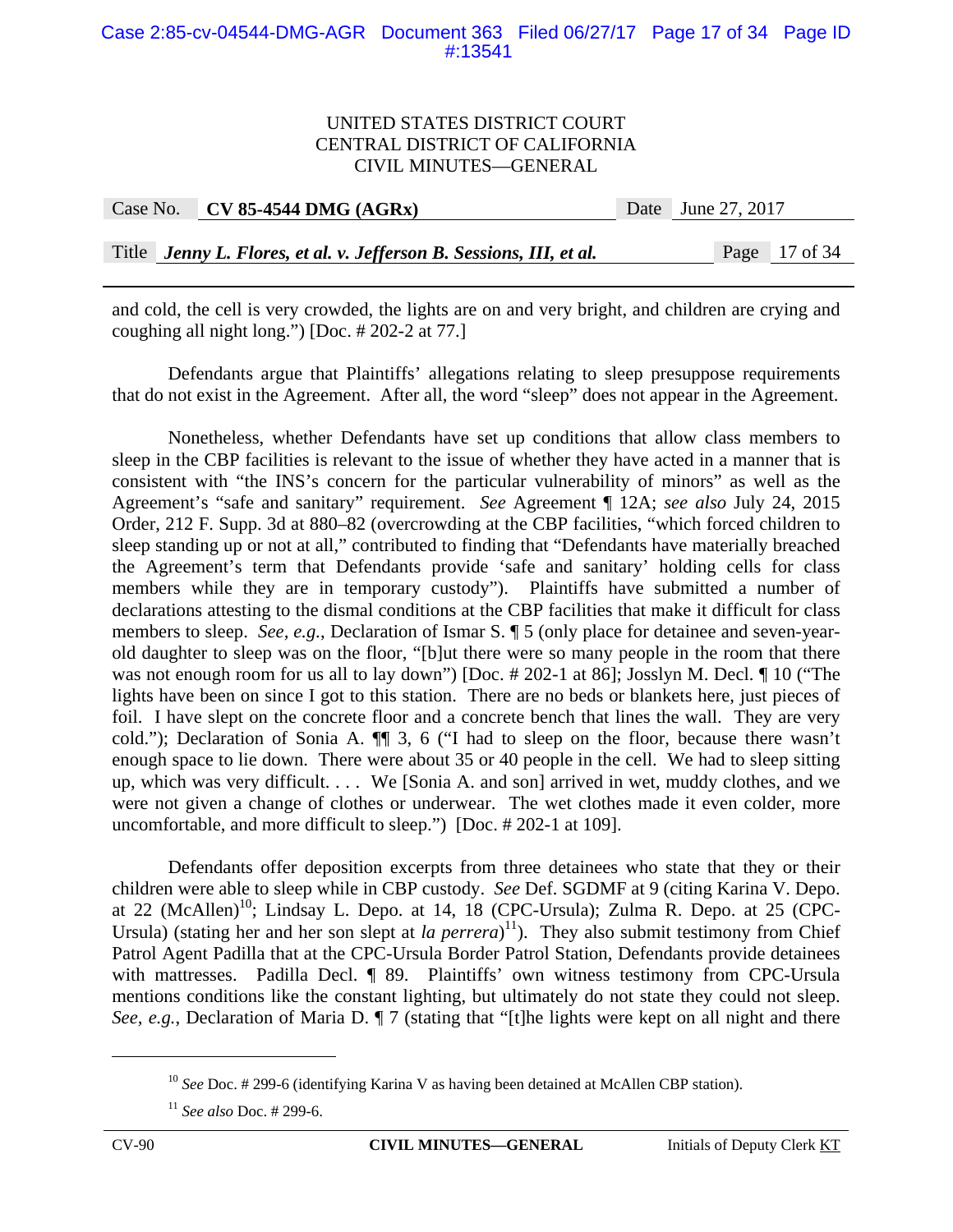#### Case 2:85-cv-04544-DMG-AGR Document 363 Filed 06/27/17 Page 18 of 34 Page ID #:13542

#### UNITED STATES DISTRICT COURT CENTRAL DISTRICT OF CALIFORNIA CIVIL MINUTES—GENERAL

|  | Case No. CV 85-4544 DMG $(AGRx)$                                    | Date June 27, 2017 |               |
|--|---------------------------------------------------------------------|--------------------|---------------|
|  |                                                                     |                    |               |
|  | Title Jenny L. Flores, et al. v. Jefferson B. Sessions, III, et al. |                    | Page 18 of 34 |

were no windows" at the *perrera* but not discussing difficulty sleeping) [Doc. # 202 at 96]; *cf. id.* ¶ 6 (stating that at the *hielera* her son "barely slept" because of overcrowding, having to sleep on the floor, and no blankets). This evidence, however, does not undercut the credibility of the assertions made by numerous detainees regarding sleeping conditions at the other stations.

In sum, the Court finds that Plaintiffs' have satisfied their burden of establishing Defendants' substantial non-compliance with the Agreement at all non-CPC-Ursula CBP stations located within the RGV Sector on the issue of sleeping conditions. The Court therefore **GRANTS** Plaintiffs' motion to enforce the Agreement as to the sleeping conditions issue at non-CPC-Ursula stations within the RGV Sector. On the other hand, Plaintiffs have not met their burden of showing substantial non-compliance on this issue with respect to the CPC-Ursula station—in that limited respect, Plaintiffs' motion is **DENIED**.

#### **B. Failure to Provide Three Advisals**

According to Plaintiffs, Defendants routinely fail to advise class members of their rights under the Agreement. But in their motion, Plaintiffs fail to identify what part of the Agreement Defendants are failing to follow, and vaguely refer only to the "advisal of rights." Pl. Mot. at 11. The Agreement does not provide for "advisals of rights about the *Flores* case" *per se*.

In their response, Defendants point to Paragraph 24D, which requires Defendants to provide class members with three rights advisals: "(a) INS Form I-770, (b) an explanation of right of judicial review as set out in Exhibit 6 [("Notice of Right to Judicial Review")]<sup>12</sup>, and (c) the list of free legal services available in the district pursuant to INS regulations (unless previously given to a minor)."

To the extent Plaintiffs contend that Defendants have failed to substantially comply with Paragraph 24D(a), the Court finds that Plaintiffs have not satisfied their burden. Not only do

1

<sup>&</sup>lt;sup>12</sup> A copy of Exhibit 6 is attached to the Agreement. It is entitled "Notice of Right to Judicial Review" and states the following:

The INS usually houses persons under the age of 18 in an open setting, such as a foster or group home, and not in detention facilities. If you believe that you have not been properly placed or that you have been treated improperly, you may ask a federal judge to review your case. You may call a lawyer to help you do this. If you cannot afford a lawyer, you may call one from the list of free legal services given to you with this form.

*See* Exhibit 6, Doc. # 101 at 52.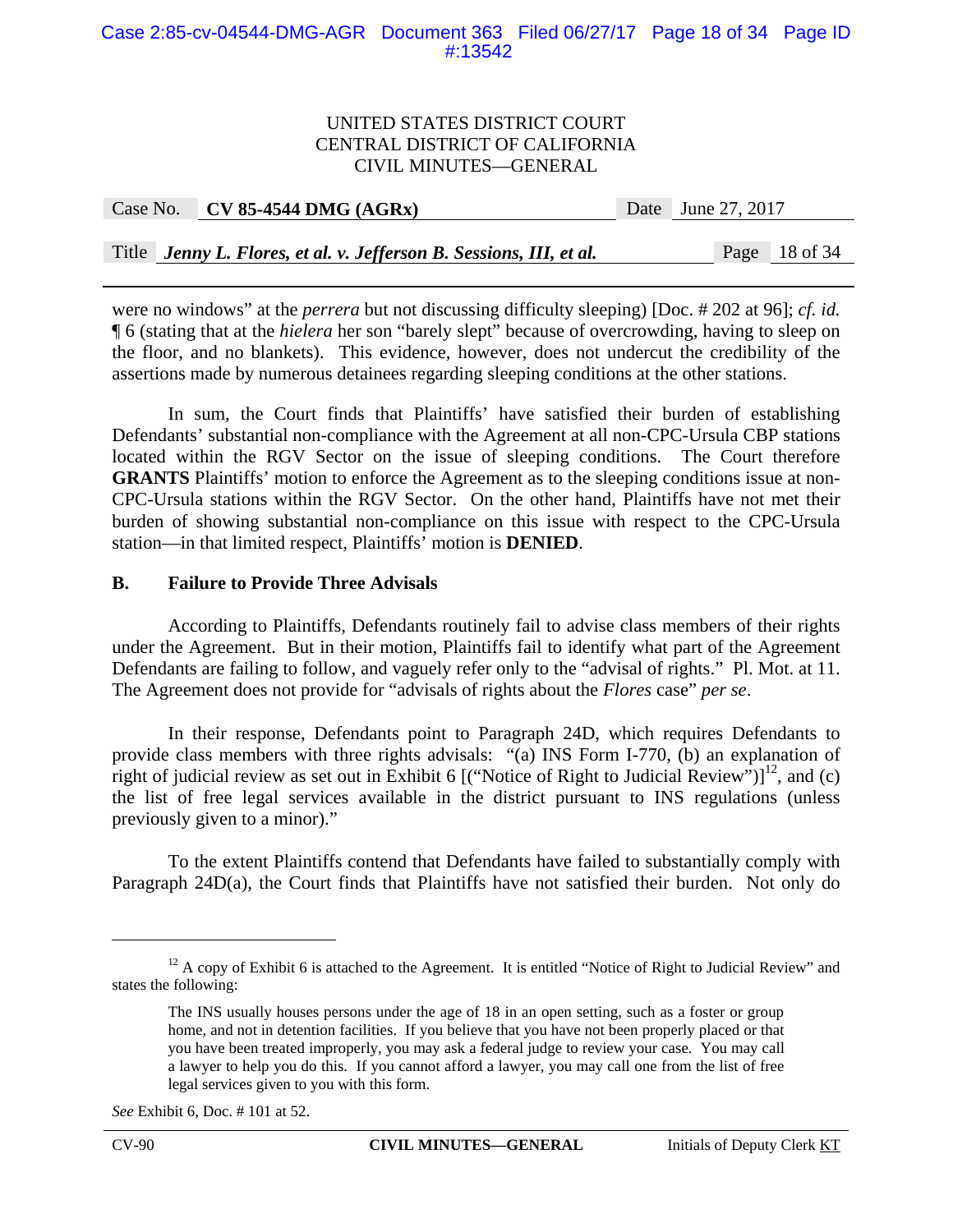#### Case 2:85-cv-04544-DMG-AGR Document 363 Filed 06/27/17 Page 19 of 34 Page ID #:13543

#### UNITED STATES DISTRICT COURT CENTRAL DISTRICT OF CALIFORNIA CIVIL MINUTES—GENERAL

| Case No. | $CV 85-4544 DMG (AGRx)$                                             | Date June 27, 2017 |
|----------|---------------------------------------------------------------------|--------------------|
|          |                                                                     |                    |
|          | Title Jenny L. Flores, et al. v. Jefferson B. Sessions, III, et al. | Page 19 of 34      |

Plaintiffs fail to provide sufficient evidence that Defendants have failed to distribute the Form I-770 to class members, Plaintiffs fail to explain to the Court what the Form I-770 is.

Defendants concede that they failed to comply with Paragraph 24D(b) at the time Plaintiffs filed their motion. Defendants admit that "the precise notice provided in Exhibit 6 to the Agreement is not provided to juveniles in family residential centers." Def. Resp. at 34. They go on to state, however, that in light of Plaintiffs' motion they are "working to implement a procedure to provide the notice" to class members and cite to the depositions of Juanita Hester, Valentine de la Garza, and Joshua Reid. *Id.*; *see* Deposition of Juanita Hester ("Hester Depo.") at 35–36 (Sept. 9, 2016) (the directive to distribute Exhibit 6 to juveniles issued "[s]everal months ago") [Doc. ## 262-3, 262-4]; Deposition of Valentin de la Garza ("de la Garza Depo.") at 43 (Sept. 9, 2016) (could not recall exactly when they started distributing Exhibit 6 to class members) [Doc. ## 262-1, 262-2]; Deposition of Joshua Reid ("Reid Depo.") at 12–13 (Sept. 12, 2016) (Exhibit 6 issued "sometime towards the end of July of 2016") [Doc. ## 262-5, 262-6].

To the extent Defendants contend that the intervening reforms render Plaintiffs' motion moot on this issue, they are incorrect. As the Court stated in its prior order, "[e]ven assuming Defendant's new policy complies with the Agreement, Defendants could easily revert to the former challenged policy as abruptly as they adopted the new one." July 24, 2015 Order, 212 F. Supp. 3d at 873 n.4; *see also McCormack v. Herzog*, 788 F.3d 1017, 1025 (9th Cir. 2015) ("A defendant claiming that its voluntary compliance moots a case bears the formidable burden of showing that it is absolutely clear the allegedly wrongful behavior could not reasonably be expected to recur."). As such, Defendants' most recent efforts to comply with Paragraph 24D(b), while laudable, do not render this part of the motion moot.

Finally, with regard to Paragraph 24D(c), the Court finds that Plaintiffs have provided sufficient evidence of substantial non-compliance, namely declarations from class members (or their parents) stating that they never received a list of legal counsel or services. *See, e.g.*, Yessenia E. Decl. ¶ 8 ("No one gave me a list of lawyers I could call. There was no list of lawyers or free legal aid programs to call posted anywhere that I could see."); Declaration of Cesia V. ¶ 8 (same) [Doc. # 202-1 at 82]; *see also* Lindsay G. Decl. ¶¶ 4, 10, 12 ("Since being placed in immigration custody [with her three-year-old daughter] I have not had access to a phone or been given the chance to make a phone call. . . . I have not been given a list of legal service providers"). Indeed, Paragraph 24D(c) goes hand-in-hand with the Notice of Right of Judicial Review (Exhibit 6), which states that "[i]f you cannot afford a lawyer, you may call one from the list of free legal services given to you with this form."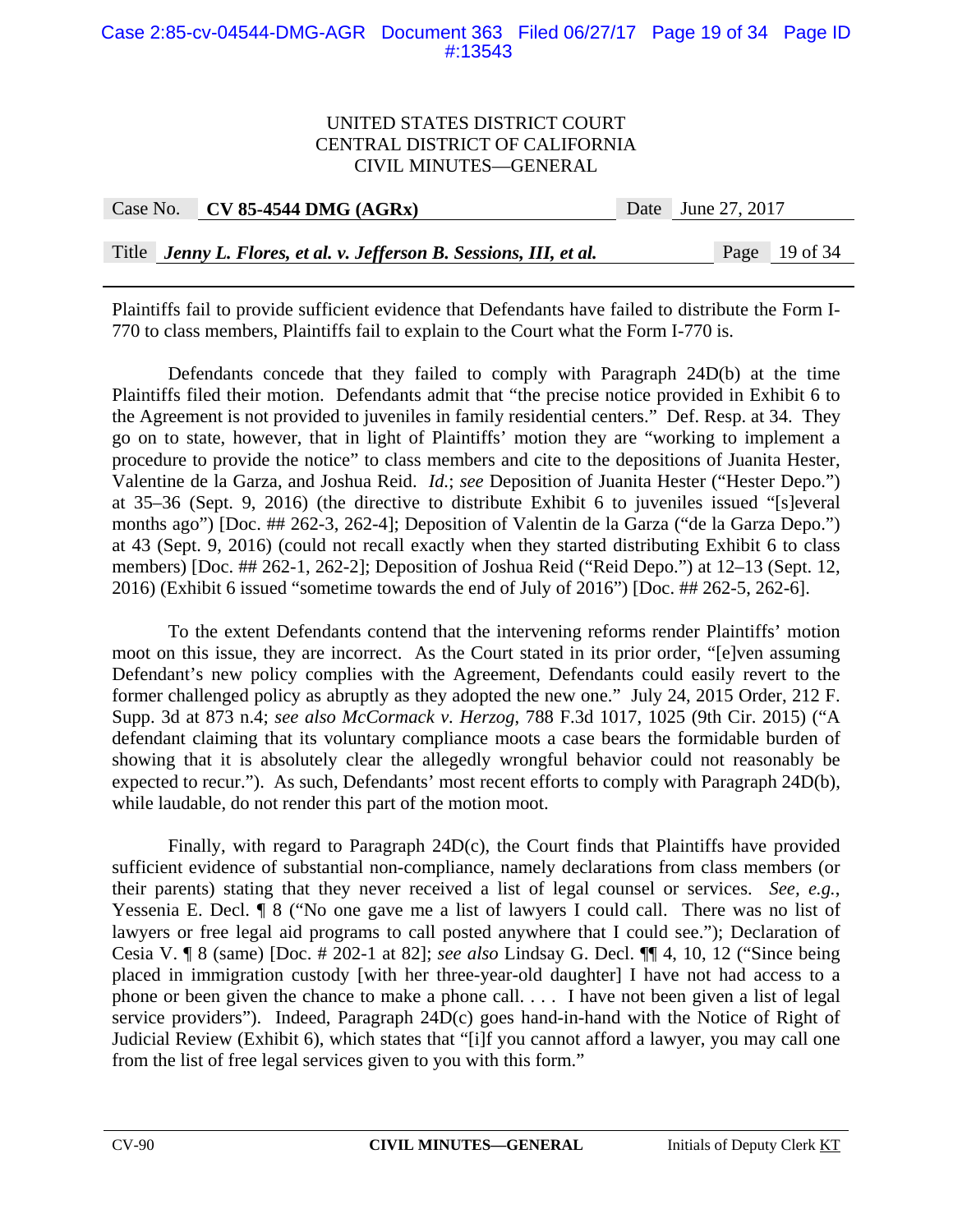| Case No. | $CV 85-4544 DMG (AGRx)$                                             | Date June 27, 2017 |               |
|----------|---------------------------------------------------------------------|--------------------|---------------|
|          |                                                                     |                    |               |
|          | Title Jenny L. Flores, et al. v. Jefferson B. Sessions, III, et al. |                    | Page 20 of 34 |

In summary, the Court **GRANTS** Plaintiff's motion to enforce Paragraph 24D with regard to the requirements that Defendants provide class members with a list of legal services and the Notice of Right of Judicial Review (Exhibit 6). The Court **DENIES** the motion with respect to the Form I-770 requirement for lack of evidence.

## **C. Efforts to Release Minors and Detainment in Secure, Licensed Facilities**

 As the Ninth Circuit has acknowledged, "[t]he [Flores] Settlement creates a *presumption in favor of releasing minors* and requires placement of those not released in licensed, non-secure facilities that meet certain standards." *Flores*, 828 F.3d at 901 (emphasis added).

Specifically, the Agreement requires ICE to (1) "release a minor from its custody without unnecessary delay" to a parent, a legal guardian, or other qualified adult custodian, except where the detention of the minor is required "either to secure his or her timely appearance before the INS or the immigration court, or to ensure the minor's safety or that of others"; and (2) "[u]pon taking a minor into custody, . . . [to] make and record prompt and continuous efforts on its part toward family reunification and the release of the minor . . . ." Agreement ¶¶ 14, 18. Paragraphs 19 and 23 go on to state that when ICE does not release a minor pursuant to Paragraph 14, the minor shall be placed in a non-secure, licensed facility. *See* July 24, 2015 Order, 212 F. Supp. 3d at 877.

 Here, Plaintiffs contend that Defendants refuse to "make and record continuous efforts" aimed at the release of class members. Moreover, they argue Defendants still fail to place class members in non-secure, licensed facilities, in violation of the Agreement.

# **1. Failure to Make Continuous Efforts to Release Minors**

## **i. Expedited Removal Generally**

 According to Defendants, the Agreement does not require them to make and record continuous efforts to release accompanied minors who are in expedited removal proceedings because they are subject to mandatory detention. Def. Sec. Supp. Resp. at 17. Defendants contend that because class members who have been detained at the U.S.-Mexican border have been placed in "expedited removal" under section 235 of the Immigration and Nationality Act ("INA"),  $8$  U.S.C. section 1225(b)(1), they must be detained.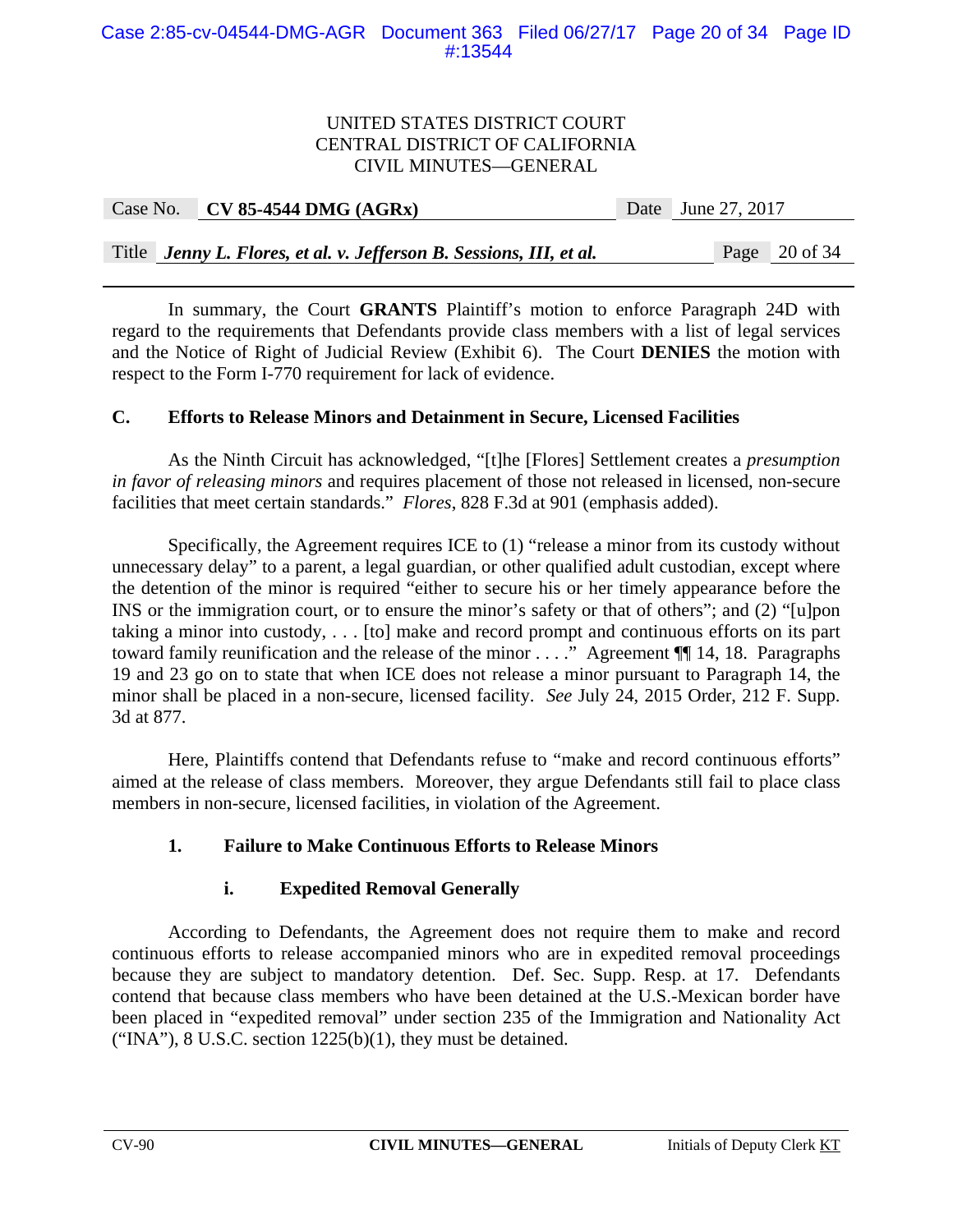#### Case 2:85-cv-04544-DMG-AGR Document 363 Filed 06/27/17 Page 21 of 34 Page ID #:13545

#### UNITED STATES DISTRICT COURT CENTRAL DISTRICT OF CALIFORNIA CIVIL MINUTES—GENERAL

Case No. **CV 85-4544 DMG (AGRx)** Date June 27, 2017

Title *Jenny L. Flores, et al. v. Jefferson B. Sessions, III, et al.* Page 21 of 34

 "Expedited removal proceedings provide a streamlined process by which U.S. officers can remove aliens who attempt to gain entry to the United States but are not admissible."<sup>13</sup> *United States v. Barajas-Alvarado*, 655 F.3d 1077, 1080 n.2 (9th Cir. 2011) (citing 8 U.S.C. § 1225(b)); *see also* August 21, 2015 Order, 212 F. Supp. 3d at 912 n.4. "The expedited removal statute, § 1225(b), provides that when an alien seeks admission to the United States after arriving at a port of entry and does not have entry documents, misrepresents the alien's identity or citizenship, or presents fraudulent identity or immigration documents, 'the officer shall order the alien removed from the United States without further hearing or review unless the alien indicates an intention to apply for asylum . . . or a fear of persecution.' § 1225(b)(1)(A)(i)." *Barajas-Alvarado*, 655 F.3d at 1081. All detainees in expedited removal whose inadmissibility is being considered or who have been ordered removed "shall be detained" pending determination and removal, subject to a few exceptions. 8 C.F.R. § 235.3(b)(2)(iii); *see infra*, section IV.C.1.ii (discussing standards for parole).

If the undocumented detainee intends to seek asylum or expresses a fear of persecution, the expedited removal statute requires the immigration officer to refer the detainee for an interview with an asylum officer. 8 U.S.C. § 1225(b)(1)(A). If an asylum officer finds that the detainee does not have a credible fear of persecution, the detainee may request review by an immigration judge. 8 C.F.R. § 208.30(g). "Pending the credible fear determination by an asylum officer and any review of that determination by an immigration judge, the alien *shall be detained*." 8 C.F.R. § 235.3(b)(4)(ii) (emphasis added); 8 U.S.C. § 1225(b)(1)(B)(iii)(IV) ("Mandatory Detention—Any alien subject to the procedures under this clause *shall be detained* pending a final determination of credible fear of persecution and, if found not to have such a fear, until removed.") (emphasis added).

Even where an asylum officer determines that the detainee has a credible fear of persecution, he or she "shall be detained," 8 U.S.C. § 1225(b)(1)(B)(ii), and placed in regular INA section 240 removal proceedings before an immigration judge, rather than the expedited removal proceedings discussed above, for a determination of the asylum claim.14 *See* 8 C.F.R. §§ 208.30(f), 1235.6(a)(1)(ii) (referral to immigration judge).

<sup>&</sup>lt;sup>13</sup> Plaintiffs do not dispute that the expedited removal statute gives Defendants the discretion to place class members apprehended at the border in expedited removal proceedings. *See* 8 U.S.C. § 1225(b)(1). Both sides also do not dispute that some class members have been placed in expedited removal upon entry into the United States.

<sup>&</sup>lt;sup>14</sup> "Section 240 removal proceedings" refer to removal proceedings conducted by an immigration judge under section 240 of the INA. *See* 8 U.S.C. § 1229a(a)(1) ("An immigration judge shall conduct proceedings for deciding the inadmissibility or deportability of an alien."). Section 240 of the INA is codified in 8 U.S.C. § 1229.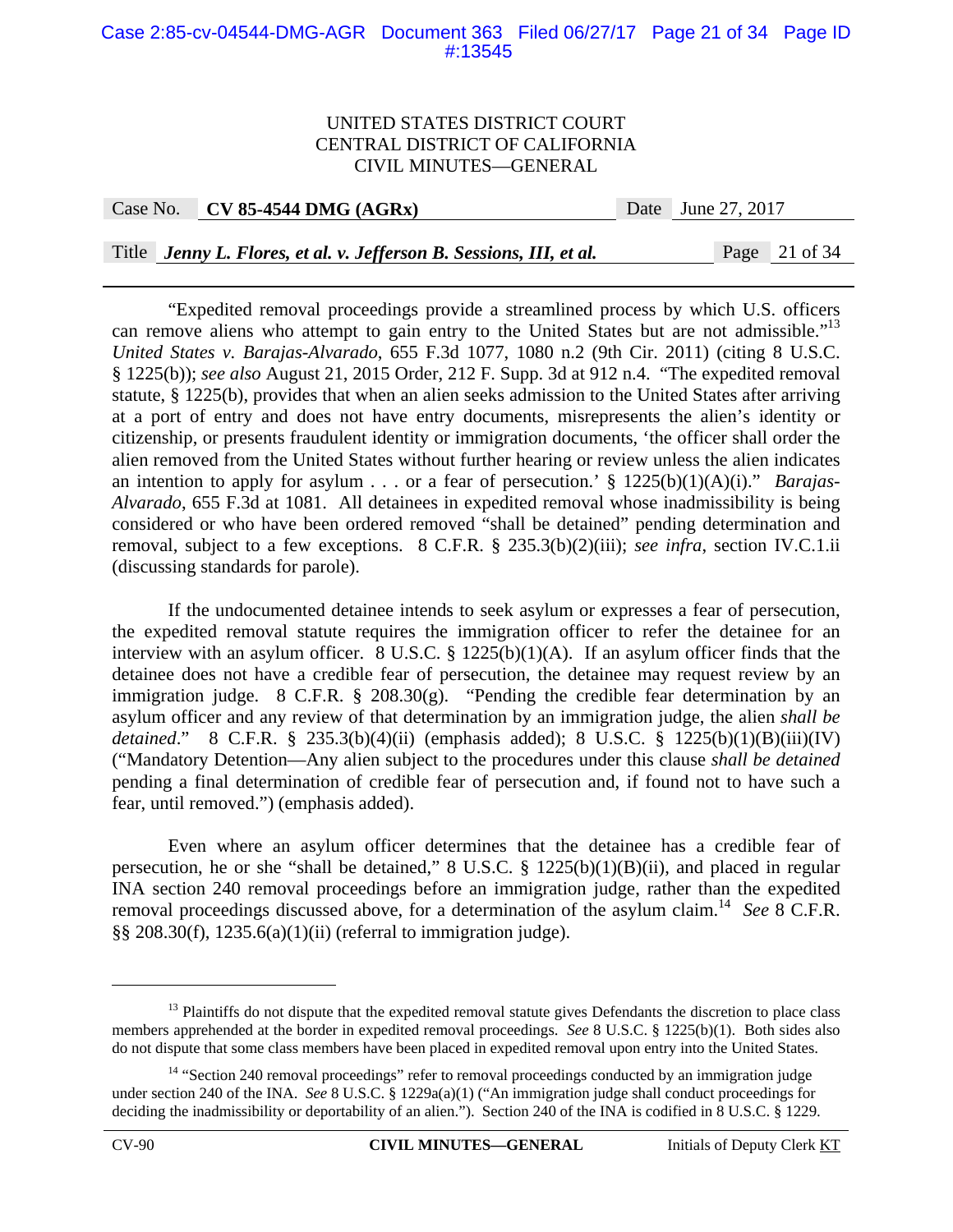#### Case 2:85-cv-04544-DMG-AGR Document 363 Filed 06/27/17 Page 22 of 34 Page ID #:13546

### UNITED STATES DISTRICT COURT CENTRAL DISTRICT OF CALIFORNIA CIVIL MINUTES—GENERAL

| Case No. | $CV 85-4544 DMG (AGRx)$                                             | Date June 27, 2017 |                 |
|----------|---------------------------------------------------------------------|--------------------|-----------------|
|          |                                                                     |                    |                 |
|          | Title Jenny L. Flores, et al. v. Jefferson B. Sessions, III, et al. |                    | Page $22$ of 34 |

In sum, the expedited removal statute and the accompanying regulations generally require the detention of undocumented detainees apprehended at the U.S.-Mexican border, who have been placed in expedited removal proceedings, until eligibility for relief is established. There are, however, statutory exceptions.

### **ii. Discretion to Release Minors in Expedited Removal**

"Although Section 1225(b) generally mandates the detention of aliens seeking admission pending their removal proceedings, individuals detained under the statute may be eligible for discretionary parole from ICE custody." *Rodriguez v. Robbins*, 715 F.3d 1127, 1132 (9th Cir. 2013) (citing 8 U.S.C. § 1182(d)(5)(A)). Congress authorizes the Attorney General to permit parole or release "temporarily under such conditions as he may prescribe only on a *case-by-case basis* for urgent humanitarian reasons or significant public benefit," provided that the person presents neither a danger nor flight risk. INA § 212(d)(5)(A), 8 U.S.C. § 1182(d)(5)(A) (emphasis added); 8 C.F.R. § 212.5. Under the regulations promulgated by the Attorney General, detainees in expedited removal are eligible for parole if they are pregnant, have serious medical conditions, *are juveniles who meet certain conditions*, or will be witnesses in judicial, administrative, or legislative proceedings. 8 C.F.R. § 212.5(b); *see also* 8 C.F.R. § 208.30(f) ("Parole of the alien may be considered only in accordance with section  $212(d)(5)$  of the [INA] and [8 C.F.R.] § 212.5").

Thus, a detainee in expedited removal "whose inadmissibility is being considered . . . or who has been ordered removed" may be paroled under the above standards. *See* 8 C.F.R.  $§$  235.3(b)(2)(iii).

In particular, with regard to juveniles, the regulations governing parole state that Defendants "shall follow the guidelines set forth in  $\S$  236.3(a) of this chapter and paragraphs (b)(3)(i) through (iii) of this section" in determining under what conditions a juvenile should be released from detention. 8 C.F.R. § 212.5(b)(3). Section 236.3(a) merely defines a juvenile as "an alien under the age of 18 years." 8 C.F.R. § 236(a). Section 212.5(b)(3) sets forth the order of preference governing the conditions for a minor's parole:

(i) Juveniles may be released to a relative (brother, sister, aunt, uncle, or grandparent) not in Service detention who is willing to sponsor a minor and the minor may be released to that relative notwithstanding that the juvenile has a relative who is in detention.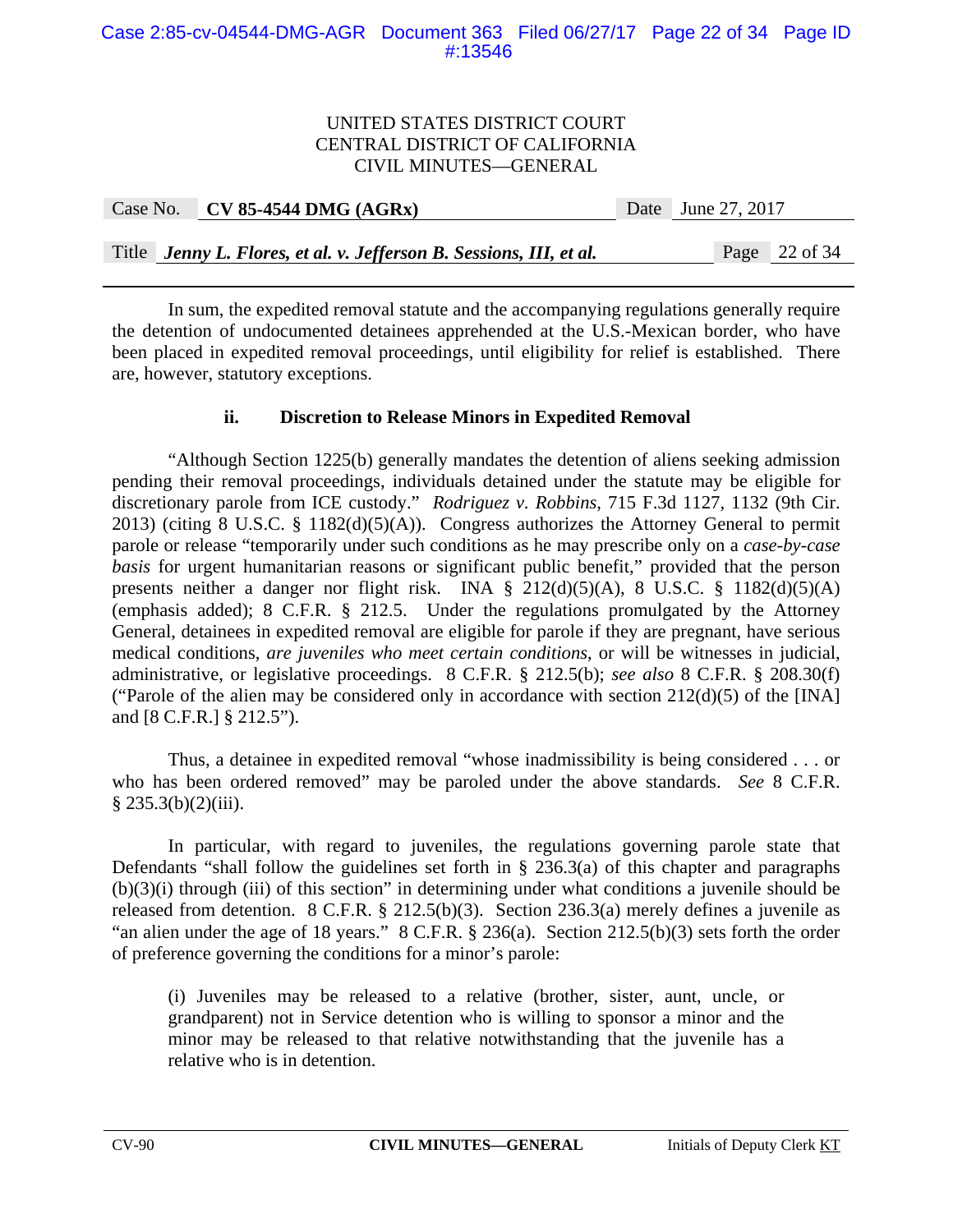| Case No. | $CV 85-4544 DMG (AGRx)$                                             | Date June 27, 2017 |
|----------|---------------------------------------------------------------------|--------------------|
|          |                                                                     |                    |
|          | Title Jenny L. Flores, et al. v. Jefferson B. Sessions, III, et al. | Page 23 of 34      |

(ii) If a relative who is not in detention cannot be located to sponsor the minor, the minor may be released with an accompanying relative who is in detention.

(iii) If the Service cannot locate a relative in or out of detention to sponsor the minor, but the minor has identified a non-relative in detention who accompanied him or her on arrival, the question of releasing the minor and the accompanying non-relative adult shall be addressed on a case-by-case basis;

## 8 C.F.R § 212.5(b)(3)(i)–(iii).

 In this case, the issue is whether the statutes and accompanying regulations for detainees in expedited removal create an exception to the *Flores* Agreement's requirement that Defendants make and record prompt and continuous efforts toward the release of class members. The Court finds that they do not.

## **iii. Paragraph 14 and Regulations Governing Juvenile Release**

Defendants argue that under "the plain terms of the Agreement, if detention of a minor is required to secure his or her appearance before ICE for removal, or before an immigration judge, ICE is not obligated to release the minor." Def. Sec. Supp. Resp. at 17. This goes to the flightrisk issue and the Court agrees with Defendants' statement to that limited extent.

The Court disagrees with Defendants that class members' placement in expedited removal absolves them of their obligations under the Agreement to make individualized determinations regarding a minor's risk of absconding. *See* Agreement ¶ 14. While the expedited removal statute generally requires detention, 8 C.F.R. section 212.5 gives Defendants the discretion to release certain detainees on a case by case basis, including class members (juveniles), who are in various stages of the expedited-removal process.

Thus, the Agreement does not contravene the expedited removal statute.<sup>15</sup> Indeed, under both the Agreement and 8 C.F.R. section 212.5(b), part of the release/parole analysis includes a

1

<sup>&</sup>lt;sup>15</sup> In any event, as the Ninth Circuit noted, the expedited removal statute was enacted in 1996 before the district court approved the Agreement in 1997. *Flores*, 828 F.3d at 910 (citing Illegal Immigration Reform and Immigrant Responsibility Act of 1996, Pub. L. 104-208, § 302 , 110 Stat. 3009-546, 579-85 (1996)). The parties to the Agreement expressly stated that they knew "of nothing in this Agreement that exceeds the legal authority of the parties or is in violation of any law." Agreement ¶ 41. This necessarily includes all parts of the INA, including the expedited-removal provision at INA § 235, codified at 8 U.S.C. § 1225.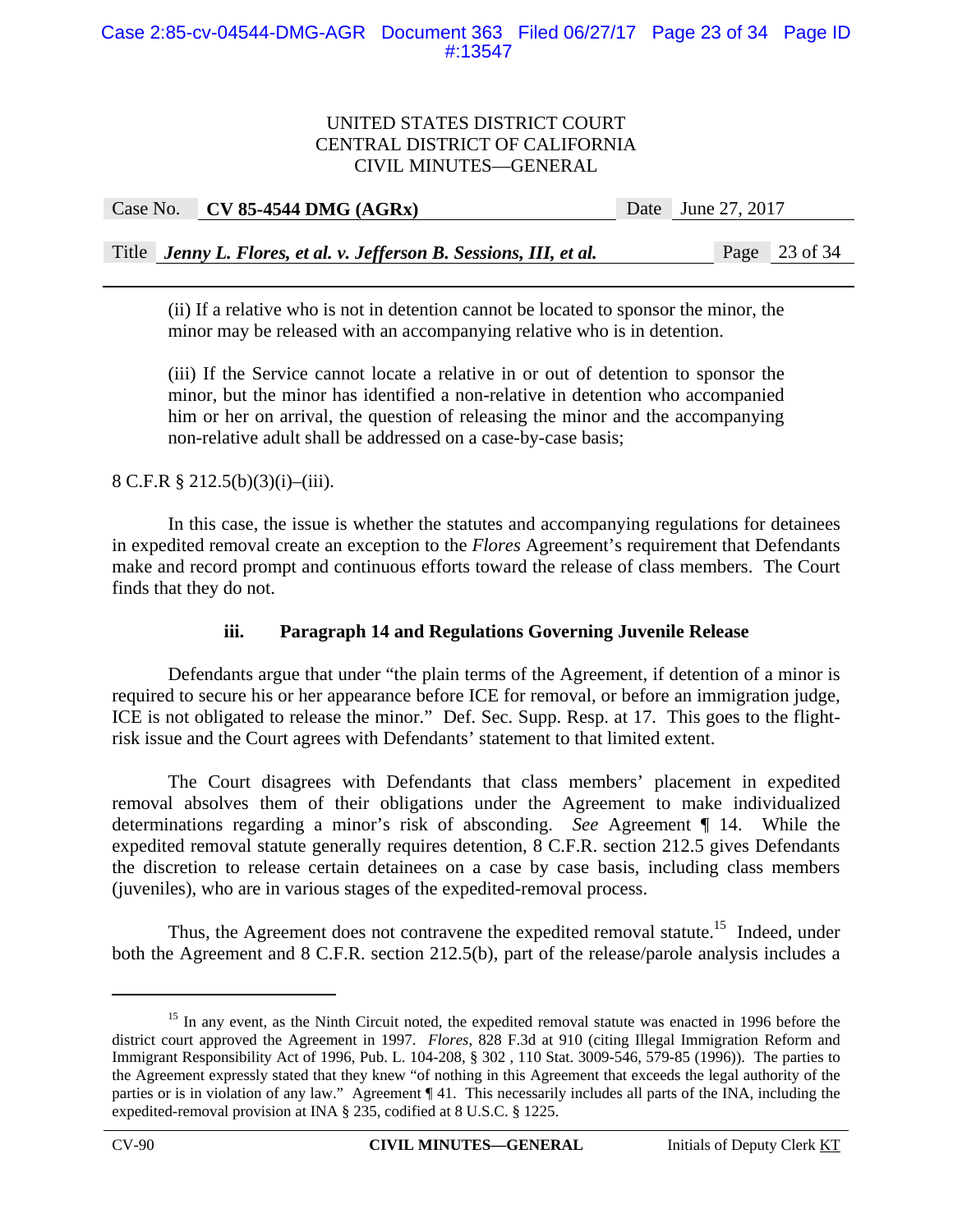#### Case 2:85-cv-04544-DMG-AGR Document 363 Filed 06/27/17 Page 24 of 34 Page ID #:13548

#### UNITED STATES DISTRICT COURT CENTRAL DISTRICT OF CALIFORNIA CIVIL MINUTES—GENERAL

| Case No. $\vert$ CV 85-4544 DMG (AGRx)                              | Date June 27, 2017 |               |
|---------------------------------------------------------------------|--------------------|---------------|
|                                                                     |                    |               |
| Title Jenny L. Flores, et al. v. Jefferson B. Sessions, III, et al. |                    | Page 24 of 34 |

case-by-case assessment of whether the minor poses a flight risk. *Compare* Agreement ¶ 14 (whether detention is required to secure timely appearance before the immigration court), *with* 8 C.F.R. § 212.5(b) (whether there is a "risk of absconding").

Defendants argue that Congress "specified that detention [for minors in expedited removal] is required *to secure the appearance of that individual*" before ICE or an immigration judge. Def. Sec. Supp. Resp. at 17 (emphasis added). Nothing in the statute or the regulations suggests that Congress automatically deemed everyone in mandatory detention under 8 U.S.C. section 1225 a flight risk. Section 212.5(b) provides special guidelines for parole. It would make little sense to have rules specifically requiring that Defendants assess a potential parolee's flight risk if Congress intended to declare everyone in expedited removal to be a flight risk.<sup>16</sup>

In addition to allowing for the release of certain minors, the Agreement's general presumption of release and Paragraph 14 work in harmony with Defendants' discretionary-parole policy in another way: both provisions provide an order of preference for release of minors, beginning with adult relatives.<sup>17</sup> The two provisions do differ in certain ways. For instance, the

<sup>&</sup>lt;sup>16</sup> Defendants also argue that detaining class members for "longer periods of time where the minor is subject to a final order of removal and pending removal" does not violate the Agreement as a matter of law. Def. Sec. Supp. Resp. at 3. As one Defendant witness explains, "If [detainees] claim credible fear, then they can go in front of Asylum. If they don't claim fear, they're a final order of removal, and we will process them and have them returned to their country as soon as possible." Hester Depo. at 71.

But on the issue of mandatory detention, the expedited removal statute does not distinguish between detainees who are awaiting their credible-fear determinations and those who are awaiting removal after receiving a negative credible fear determination. *See* 8 U.S.C. § 1225(b)(1)(B)(iii)(IV). Thus, the Court does not find that class members in the latter group should be treated any differently than the former with regard to the release provisions under the Agreement and Defendants' discretionary-parole regulations.

In simpler terms, that class members are in mandatory detention because they are awaiting removal does not defeat the Agreement's presumption of release. Defendants' must still engage in a case-by-case determination as described above.

<sup>&</sup>lt;sup>17</sup> While the Ninth Circuit cited 8 C.F.R. section 212.5(b)(3)(ii), which unambiguously provides that a "minor may be released with an accompanying parent who is in detention" under certain circumstances, it nevertheless found that the *Flores* Agreement did not require the release of adults with class members. *See Flores*, 828 F.3d at 908–09. This Court did not intend to suggest otherwise. It merely assumed that the release of adults must, in some circumstances (especially situations involving prolonged detention), comport with existing Supreme Court and Ninth Circuit case law requiring bond hearings within 180 days. *See, e.g*., *Rodriguez v. Robbins*, 804 F.3d 1060, 1081–84 (9th Cir. 2015) (adults in immigration custody may not be subjected to prolonged detention (more than six months) without a bond hearing), *cert. granted sub nom. Jennings v. Rodriguez*, 136 S. Ct. 2489 (2016); *Casas-Castrillon v. Dep't of Homeland Security*, 535 F.3d 942 (9th Cir. 2008); *see also Clark v. Martinez*, 543 U.S. 371, 386 (2005); *Zadvydas v. Davis*, 533 U.S. 678, 701 (2001).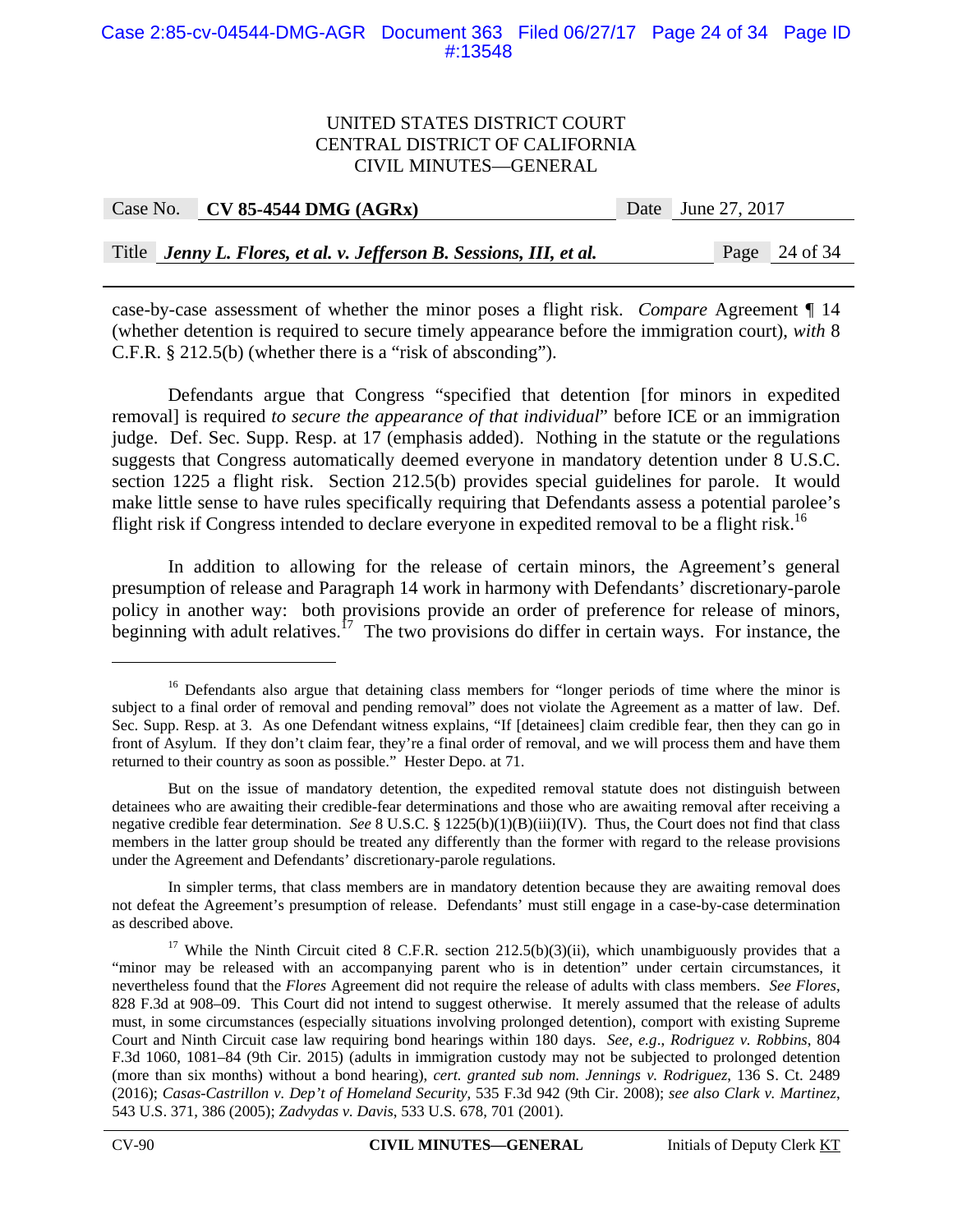#### Case 2:85-cv-04544-DMG-AGR Document 363 Filed 06/27/17 Page 25 of 34 Page ID #:13549

#### UNITED STATES DISTRICT COURT CENTRAL DISTRICT OF CALIFORNIA CIVIL MINUTES—GENERAL

|  | Case No. | <b>CV 85-4544 DMG (AGRx</b> |  |
|--|----------|-----------------------------|--|
|--|----------|-----------------------------|--|

Date June 27, 2017

Title *Jenny L. Flores, et al. v. Jefferson B. Sessions, III, et al.* Page 25 of 34

discretionary-parole regulation prioritizes release of a minor to an adult relative not in detention whereas Paragraph 14 ranks a "legal guardian" above the non-parent adult relative. Nonetheless, the key factor is that Defendants' own regulations contemplate release of Class Members after an individualized assessment.<sup>18</sup> In fact, the ICE director who oversees operations relating to the case management of detainees at the Berks Family Residential Center states that "ICE has released minors (and their accompanying parents) from the BFRC where, for example, the minors are found to have a credible fear of persecution or where there is a medical emergency regarding the *child or parent* warranting release." Declaration of Joshua Reid ("Reid Decl.") ¶ 3 (emphasis added) [Doc. # 299-2].

 Thus, the *Flores* Agreement creates an affirmative obligation on the part of Defendants to individually assess each class members' release, while 8 C.F.R. section 212.5(b) allows for Defendants to do so—notwithstanding the general mandatory-detention practice—in cases involving minors in expedited removal.

Defendants argue that "under 8 U.S.C. § 1252(f)(1), the Court cannot simply order that [class members'] detention be prohibited on a class-wide basis."19 Def. Supp. Resp. at 13 [Doc. # 268]. The Court will issue no such order. To be clear, the Court will not dictate how Defendants must exercise their discretion to parole or release minors in every single case instead, the Court will order Defendants to comply with the unambiguous charge of the *Flores* Agreement to make *individualized* determinations regarding a minor's flight risk rather than blanket determinations. *See Flores*, 828 F.3d at 903 ("The Settlement creates a presumption in favor of release and favors family reunification").

Ultimately, based upon an individualized review of the facts, Defendants may conclude that it is in the best interests of an accompanied minor to remain with a parent who is in detention. *See* July 24, 2015 Order, 212 F. Supp. 3d at 875 n.5 ("The parties also do not address the situation where the mother chooses to stay in the detention facility or has been deemed a

<sup>&</sup>lt;sup>18</sup> At the January 30, 2017 hearing, the Court requested additional briefing on the issue of whether expedited removal requires mandatory detention. In their response brief, Defendants mention that the government may exercise its discretion to release detainees experiencing a medical emergency or for legitimate law enforcement objections. Def. Supp. Brief Regarding Expedited Removal at 3–4 [Doc. # 336]. They conveniently omit, however, any citation to 8 C.F.R. section 212.5(b) and fail to mention that juveniles qualify for discretionary parole under existing regulations.

<sup>&</sup>lt;sup>19</sup> Section 1252(f)(1) states that "no court (other than the Supreme Court) shall have jurisdiction or authority to enjoin or restrain the operation of the provisions of part IV of this subchapter," which includes the expedited removal statute. Defendants must nonetheless comply with Paragraph 14 of the Agreement.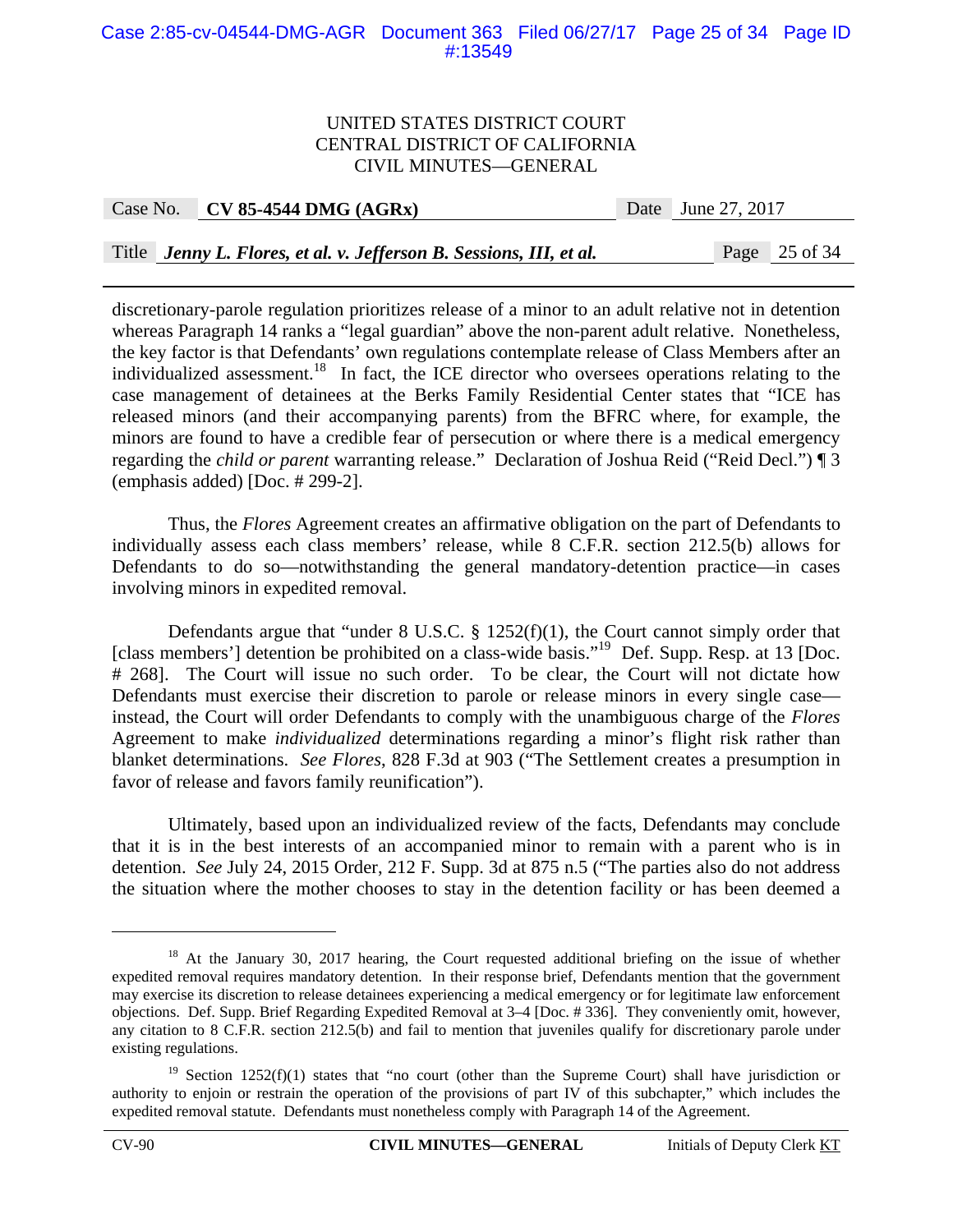#### Case 2:85-cv-04544-DMG-AGR Document 363 Filed 06/27/17 Page 26 of 34 Page ID #:13550

#### UNITED STATES DISTRICT COURT CENTRAL DISTRICT OF CALIFORNIA CIVIL MINUTES—GENERAL

#### Case No. **CV 85-4544 DMG (AGRx)** Date June 27, 2017

#### Title *Jenny L. Flores, et al. v. Jefferson B. Sessions, III, et al.* Page 26 of 34

flight or safety risk. As a practical matter, Defendants would be justified in detaining both mother and child in that case"). On the other hand, it may be the case that "in order to effectuate the least restrictive form of detention for the child, Defendants must follow an order of preference for the minor's release to an available adult [not in detention] under Paragraph 14 of the Agreement." August 21, 2015 Order, 212 F. Supp. 3d at 913 n.5. Either way, the expedited removal statute does not excuse Defendants from the commitment they made in the *Flores* Agreement to make and record efforts to release minors in ICE custody, even if the minor or her parent is in expedited removal (i.e., awaiting a credible fear determination).

Here, Defendants all but concede their failure to make and record efforts to release children in accordance with Paragraph 14, especially when the class member is accompanied by a parent or legal guardian. *See, e.g.*, Reid Decl. ¶ 3 ("Generally, ICE does not seek to release minors housed at the [Berks Family Residential Center], who are accompanied by a parent, to another adult."). If it is discovered that a *bona fide* familial relationship (i.e., parent or legal guardian) does not exist between a minor and the accompanying adult encountered at the family residential center, the minor is deemed "unaccompanied" and transferred to the Department of Health and Human Services' Office of Refugee Resettlement. *See* Declaration of Homero D. Salinas ("Salinas Decl.") ¶ 3 [Doc. # 299-3]; Declaration of Juanita Hester ("Hester Decl.") ¶ 3 [Doc. # 299-1].

Defendants also present the declaration of Jon Gurule, the Assistant Director of Field Operations for Enforcement and Removal Operations for ICE. Declaration of Jon Gurule ("Gurule Decl.") ¶ 1 [Doc. # 217-1]. Gurule directs and oversees the nationwide day-to-day immigration enforcement and removal operations of 24 ERO Field Office Directors and 5,800 immigration enforcement officers. *Id.*

According to Gurule, ICE lacks the "institutional capacity or resources to assess whether an adult (other than a parent or guardian) seeking custody of a minor already detained with a parent is a suitable custodian who will house the minor in a suitable home environment." *Id.* ¶ 16. This failure to assess non-parent/guardian custodians flies in the face of the *Flores* Agreement. Third in the order of preferences under Paragraph 14 is an adult relative (brother, sister, aunt, uncle, or grandparent) of the minor. Paragraph 17 of the Agreement further states that a "positive suitability assessment may be required prior to release to any individual or program pursuant to Paragraph 14.<sup>"20</sup> This assessment may include investigating the adult

 $20$  Defendants argue that because Plaintiffs made no mention of Paragraph 17 violations in their opening motion to enforce, the Court should decline to consider this issue. Def. Second Supp. Resp. at 23. To be sure, the Court must focus on the issues raised in the motion itself, and not new ones raised for the first time in supplemental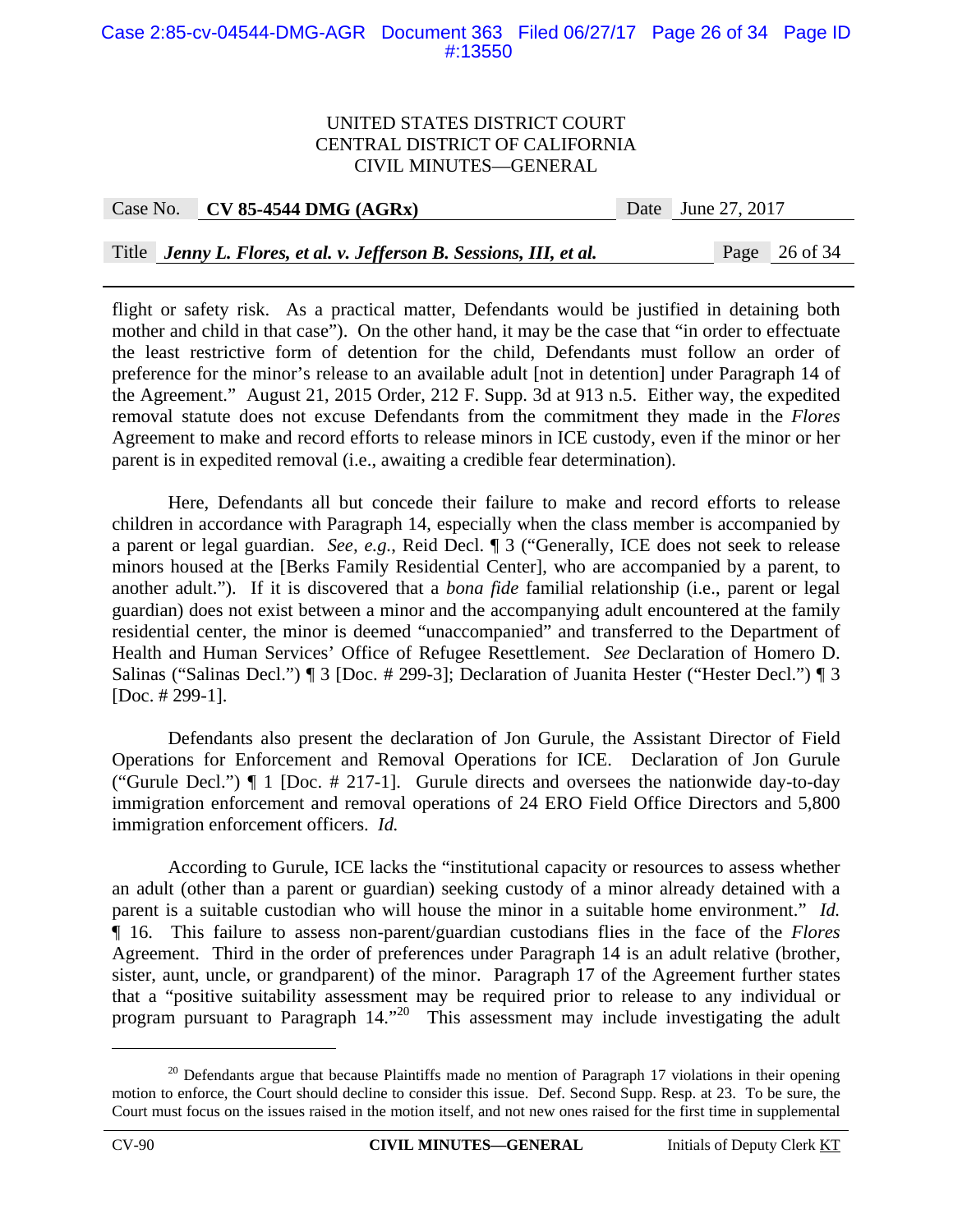#### Case 2:85-cv-04544-DMG-AGR Document 363 Filed 06/27/17 Page 27 of 34 Page ID #:13551

#### UNITED STATES DISTRICT COURT CENTRAL DISTRICT OF CALIFORNIA CIVIL MINUTES—GENERAL

| Case No. | $CV 85-4544 DMG (AGRx)$                                             | Date June 27, 2017 |  |
|----------|---------------------------------------------------------------------|--------------------|--|
|          |                                                                     |                    |  |
|          | Title Jenny L. Flores, et al. v. Jefferson B. Sessions, III, et al. | Page 27 of 34      |  |

custodian's living conditions, verifying the adult's identity, and consideration of the minor's wishes and concerns. Agreement ¶ 17.

Nonetheless, Gurule states that "ICE is not authorized to expend resources to conduct suitability analyses, and any resources devoted to such endeavors would no longer be available to process families as expeditiously as possible through [family residential centers]." *Id.* ¶ 16. ICE cannot simply release children to just any adult who claims custody of the child. For one, the Agreement requires that the proposed custodian execute an agreement with Defendants to, among other things, "provide for the minor's physical, mental, and financial well-being." Agreement ¶ 15. By failing to conduct suitability analyses of non-parent/guardian custodians seeking custody of class members, Defendants essentially concede to violating the Agreement.

 Defendants assert that "[i]n the majority of cases, it is safer for the child to remain with his or her parent at an ICE [family residential center] than for that child to be released to a purported family member who ICE has no ability to screen for suitability to care for that child." Def. Supp. Resp. at 19. Even if the Court takes Defendants at their word that in the majority of cases, accompanied minors should stay with a parent in detention, that still leaves the rest of the potentially significant numbers of children who could be released to a custodian but for the Defendants' inability to screen.

 This purported lack of institutional resources to screen is no excuse for non-performance. Defendants entered into the *Flores* Agreement and now they do not want to perform—but want this Court to bless the breach. That is not how contracts work.

In short, Defendants are not absolved of their contractual obligation to make and record efforts to release children by virtue of the expedited removal statute. In light of Defendants' own evidence that they are not substantially complying with Paragraph 14 (and the related paragraphs involving release of minors to custodians), the Court **GRANTS** Plaintiffs' motion to enforce. //

briefing. But Paragraph 17 is directly linked to the Paragraph 14 issues that Plaintiffs raised in their motion namely, the standards governing the release of children to non-detained adults. The Court cannot examine claims of breach of Paragraph 14 without examining existing claims that Defendants violated the "positive suitability assessments" under Paragraph 17 that may be required to effectuate Paragraph 14.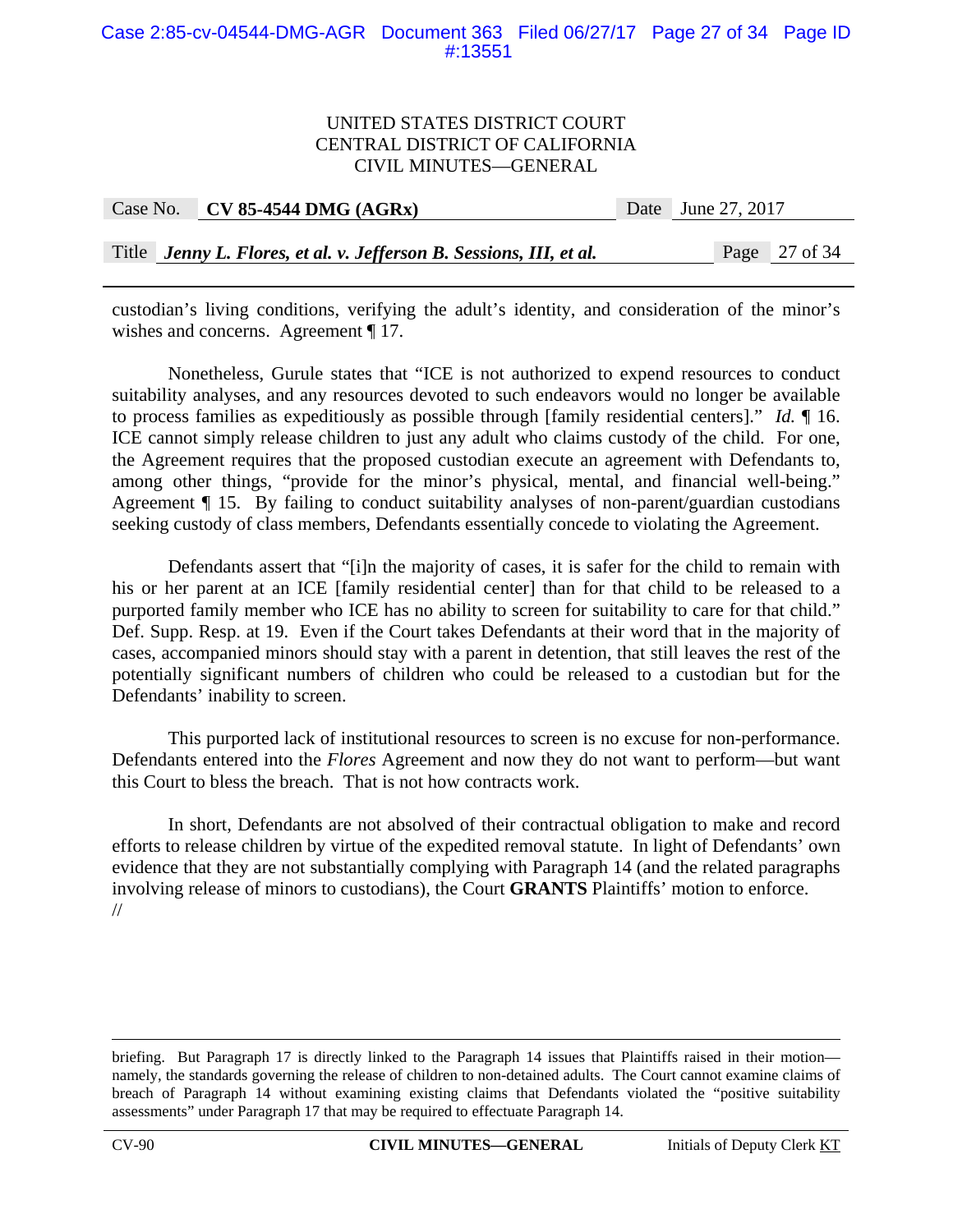Case No. **CV 85-4544 DMG (AGRx)** Date June 27, 2017

Title *Jenny L. Flores, et al. v. Jefferson B. Sessions, III, et al.* Page 28 of 34

# **2. Secure, Unlicensed Facilities**

## **i. Unlicensed Facilities**

 ICE currently operates three family residential centers: the Karnes County Residential Center ("Karnes"); the South Texas Family Residential Center ("Dilley"); and the Berks Family Residential Center ("Berks"). Gurule Decl. ¶ 5. Plaintiffs continue to present evidence that these family residential centers are unlicensed. *See, e.g.*, Deposition of Phillip Miller ("Miller Depo.") at 103 (confirming that Dilley and Karnes facilities are not licensed) [Doc. # 287-3 at 6]; Letter from Pennsylvania Department of Human Services (informing Defendants of decision to "non-renew and revoke" the previously-issued certificates of compliance because Berks County Residential Center is a not a child residential facility under state regulations, but rather a "residential center for the detention of immigration families, including adults") [Doc. # 201-6 at 46]; *Grassroots Leadership Inc. v. Tex. Dep't of Family and Protective Serv*., No. D-1-GN-15- 004336, slip op., Travis Cty. Dist. Court (Dec. 16, 2016) (ordering Texas state entity to refrain from issuing child care licenses to the Karnes and Dilley family residential centers) [Doc. # 329].

 Defendants do not dispute that the family residential centers continue to be unlicensed. Still, they contend that the licensed-facility issue is "new" and not previously briefed or argued in Plaintiffs' original May 19, 2016 Motion. Def. SGDMF at 14. This is incorrect. *See* Pl Mot. at 15 ("Class Members are detained in secure facilities (also not licensed for the care of dependent children) for weeks and months on end").

Defendants next point out that the licensing issue is "a question of state law" and appear to argue that state licensing requirements essentially cannot be applied to family residential centers. *See* Hearing Tr. dated Jan. 30, 2017, at 54. For instance, they emphasize that while they have "made efforts to obtain licenses in accordance with state law," if the family residential centers are "unlicensed because state law does not provide a license for those facilities, they are as licensed as they can be under state law." *Id.*; Declaration of Robert Doggett ¶¶ 3–4 (stating that Texas state court issued an order enjoining the state from issuing a license to Dilley) [Doc. # 287-5 at 124]. This reasoning is a mere reprise of Defendants' well-worn argument against Plaintiffs' February 2, 2015 Motion to Enforce—which the Court rejected—that the licensing provision in the *Flores* Agreement cannot be interpreted to apply to family residential centers, in part because there are no state licensing processes available for Defendants' specific facilities. *See* July 24, 2015 Order, 212 F. Supp. 3d at 877–78 (discussing Defendants' argument and concluding that "Defendants are required to provide children who are not released temporary placement in a licensed program"); Def. Opp. to Feb. 2. 2015 Mot. at 17 ("The 'Licensing' Provision of the Agreement Should Not Apply to Family Residential Centers") [Doc. # 121].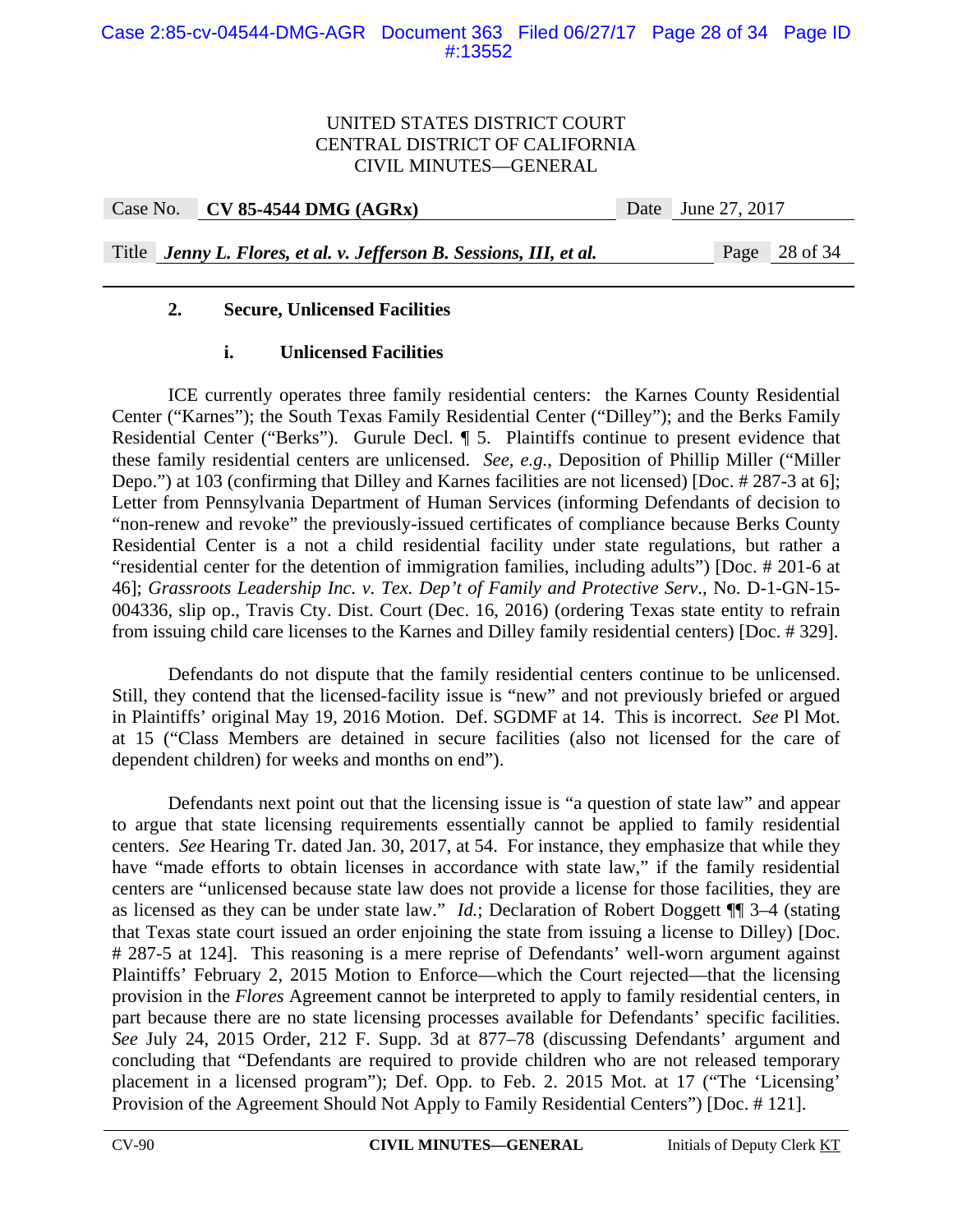| Case No. | $\sim$ CV 85-4544 DMG (AGRx)                                        | Date June 27, 2017 |  |
|----------|---------------------------------------------------------------------|--------------------|--|
|          |                                                                     |                    |  |
|          | Title Jenny L. Flores, et al. v. Jefferson B. Sessions, III, et al. | Page $29$ of 34    |  |

 As the Court previously stated, "[t]he fact that the family residential centers cannot be licensed by an appropriate state agency simply means that, under the Agreement, class members cannot be housed in these facilities except as permitted by the Agreement." July 24, 2015 Order, 212 F. Supp. 3d at 877.

### **ii. Secure Facilities**

 Much like in its February 2, 2015 Motion, Plaintiffs continue to proffer evidence showing that ICE's family residential centers remain secure (i.e., detainees are held in custody and not free to leave). *See* July 24, 2015 Order, 212 F. Supp. 3d at 879–80; *see also* Walter A. Decl. ¶ 14 ("The doors here at Berks are sometimes locked and sometimes unlocked . . . Even if the doors are unlocked, we cannot just leave because there are always guards by the doors); Declaration of Allison Maria Mendez Leiva ("Allison M. Decl.") ¶ 22 ("I know that we are in a facility that is locked. At certain parts of the day we are only permitted in certain areas and blocked from certain parts of the facility. There are key pads throughout the facility. . . . I see the staff use key cards to unlock internal doors which prevent us from passing.") [Doc. # 202-2 at 20]; de la Garza Depo. at 22 (stating detainees are not free to leave Dilley "until we tell them it's – it's okay to leave") [Doc. # 287-2 at 26]. As before, Defendants do not dispute that the facilities are secure.

 For the reasons already discussed in previous orders and since Plaintiffs have satisfied their burden, the Court once again finds that because the family residential centers are secure, unlicensed facilities, Defendants cannot be deemed in substantial compliance with the Agreement.

 In short, the Court **GRANTS** Plaintiffs' motion to enforce the Agreement to the extent Defendants are not making and recording continuous efforts to release class members or placing children in non-secure, licensed facilities in accordance with the Agreement.

## **D. 20-Day Detention Period**

 Plaintiffs contend that Defendants routinely detain class members for weeks or months in secure, non-licensed facilities, in violation of Paragraphs 12A and 14 of the *Flores* Agreement, which requires that Defendants release class members "without unnecessary delay" to certain adults, or place them in a licensed program within five days of apprehension. In response, Defendants emphasize that they released 95 percent of 48,940 detainees booked into the three ICE family residential centers (Berks, Karnes, and South Texas) from October 23, 2015 to November 19, 2016, within 20 days of detention. Def. Sec. Supp. Resp. at 26; Declaration of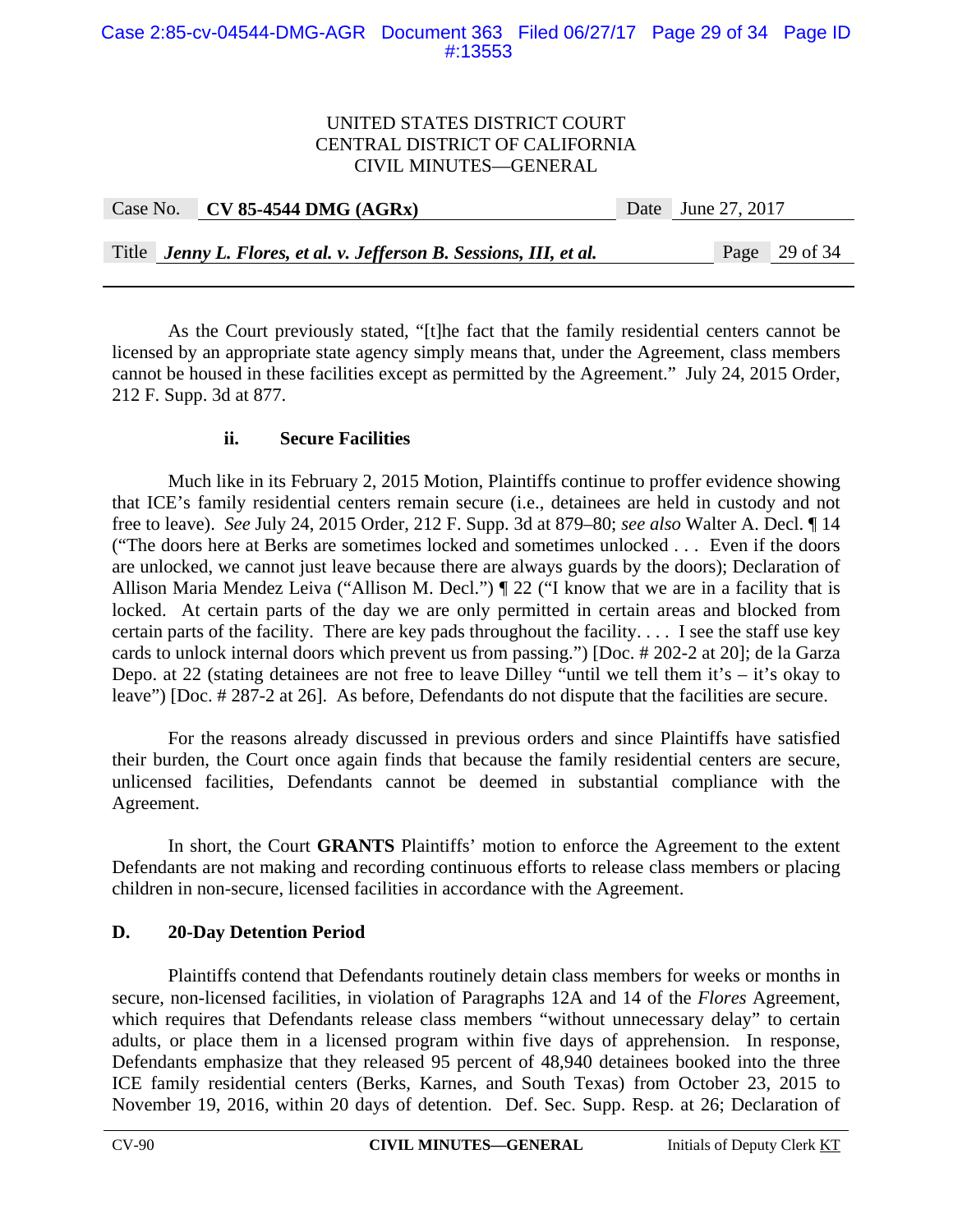### Case 2:85-cv-04544-DMG-AGR Document 363 Filed 06/27/17 Page 30 of 34 Page ID #:13554

#### UNITED STATES DISTRICT COURT CENTRAL DISTRICT OF CALIFORNIA CIVIL MINUTES—GENERAL

| Case No. CV 85-4544 DMG $(AGRx)$ | Date June 27, 2017 |
|----------------------------------|--------------------|
|                                  |                    |

Title *Jenny L. Flores, et al. v. Jefferson B. Sessions, III, et al.* Page 30 of 34

Philip T. Miller ("Miller Decl.")  $\P$  5 [Doc. # 299-4]. According to Defendants, a small percentage of individuals remain in detention for longer periods of time because they (1) are in mandatory detention and are seeking to establish a credible fear claim; (2) have been denied a credible fear finding and are awaiting removal; or (3) are part of a family unit where the parent has been deemed a flight risk. Gurule Decl. ¶ 14.

This Court has already acknowledged that while the Agreement requires Defendants to place a minor with an available adult or in a non-secure, licensed facility upon apprehension within five days, there is an exception "in the event of an emergency or influx of minors into the United States." Agreement  $\P$  12A. Thus, a 20-day period for release can fall within the Agreement's parameters:

At a given time and under extenuating circumstances, if 20 days is as fast as Defendants, in good faith and in the exercise of due diligence, can possibly go in screening family members for reasonable or credible fear, then the recentlyimplemented DHS polices may fall within the parameters of Paragraph 12A of the Agreement, especially if the brief extension of time will permit the DHS to keep the family unit together.

August 21, 2015 Order, 212 F. Supp. 3d at 914.

 The issue here, however, is that Plaintiffs present evidence of class members' detention exceeding 20 days. *See, e.g.*, Reid Depo. at 37–38 (describing having held a class member in detention at Berks for 13 months) [Doc. # 287-2 at 54]; Sara E. Decl. ¶¶ 9–11 (detained with class member child for over five weeks at Karnes); Allison M. Decl. ¶¶ 9, 11, 17 (detained at Dilley and Berks for total of eight months).

Even using Defendants' own numbers, a significant number of detainees still remained in detention for over 20 days during the 13-month period Defendants identified: approximately 2,447 individuals (five percent of 48,940). What is more, Defendants' length-of-stay statistics only account for individuals *already released*. *See* Deposition of Philip T. Miller ("Miller Depo.") at 141–143 (explaining that the length-of-stay is measured by "the difference between when you book into a [family residential center] and when you're released," and that "I can't tell you how long someone has stayed until they're no longer [detained]") [Doc. # 350]. Thus, it is unclear to the Court how many *unreleased* class members and their parents remained in detention at the family residential centers during the 13-month period from October 23, 2015 to November 19, 2016.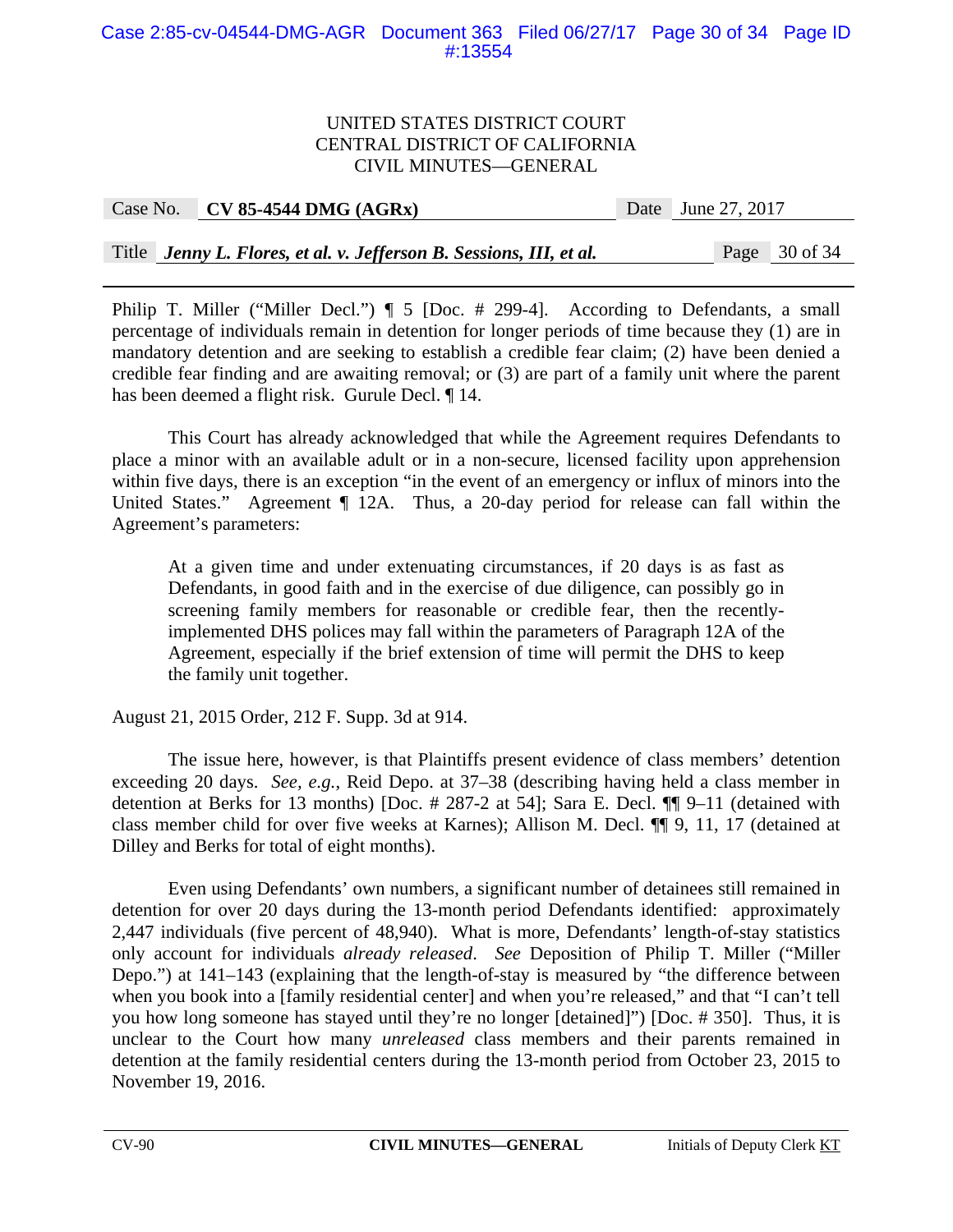#### Case 2:85-cv-04544-DMG-AGR Document 363 Filed 06/27/17 Page 31 of 34 Page ID #:13555

#### UNITED STATES DISTRICT COURT CENTRAL DISTRICT OF CALIFORNIA CIVIL MINUTES—GENERAL

| Case No. | $CV 85-4544 DMG (AGRx)$                                             | Date June 27, 2017 |
|----------|---------------------------------------------------------------------|--------------------|
|          |                                                                     |                    |
|          | Title Jenny L. Flores, et al. v. Jefferson B. Sessions, III, et al. | Page 31 of 34      |

 In light of these statistics, Plaintiffs' witness statements, the evidence that the family residential centers remain unlicensed, secure facilities, and the fact that use of the expedited removal procedure does not automatically render the Agreement's preference-for-release provision inapplicable, the Court finds Plaintiffs have established Defendants' substantial noncompliance with Paragraphs 12A and 14 of the *Flores* Agreement, notwithstanding the emergency-influx exception.

Accordingly, the Court **GRANTS** Plaintiffs' motion to enforce these paragraphs of the Agreement on the length-of-detention issue.

### **E. Commingling of Minors with Adults**

 Paragraph 12A of the Agreement states that upon apprehension, Defendants "will segregate unaccompanied minors from unrelated adults." Here, Plaintiffs assert that Defendants "routinely commingle Class Member children with unrelated adults . . . . Young girls may even be detained with unrelated men." Pl. Mot. at 14–16.

 Plaintiffs fail, however, to satisfy their burden of demonstrating Defendants' substantial non-compliance with this provision by a preponderance of the evidence. The Agreement's commingling provision applies only to *unaccompanied* class members. Plaintiffs' examples involve statements from *accompanied* class members (or their accompanying parents) who state that Defendants mixed them in with unrelated adults. *See* Pl. SUF at 110–117; *e.g.*, Declaration of Yeslin L. ¶ 2 ("I am detained with my mother, my younger sister and my younger brother.") [Doc. # 202-1 at 62]. Plaintiffs' statements from various ICE directors also do not help: they involve statements regarding conditions at family residential centers, which house only accompanied minors and their families. Pl. SUF at 110–114; *see also* January 20, 2017 Order at 3–4 (describing how Congress transferred responsibility for the care and placement of unaccompanied minors from ICE to the Department of Health and Human Services) [Doc. # 318]. At other times, Plaintiffs' witness statements fail to differentiate whether the observed commingling involved accompanied or unaccompanied minors.

 Accordingly, the Court **DENIES** Plaintiffs' motion to enforce Paragraph 12A of the Agreement on the issue of commingling class members with adults.

## **F. Right to Counsel/Failure to Notify**

 Plaintiffs contend that Defendants routinely interfere with class members' right to counsel, which frustrates their ability to protect and assert their rights under the *Flores*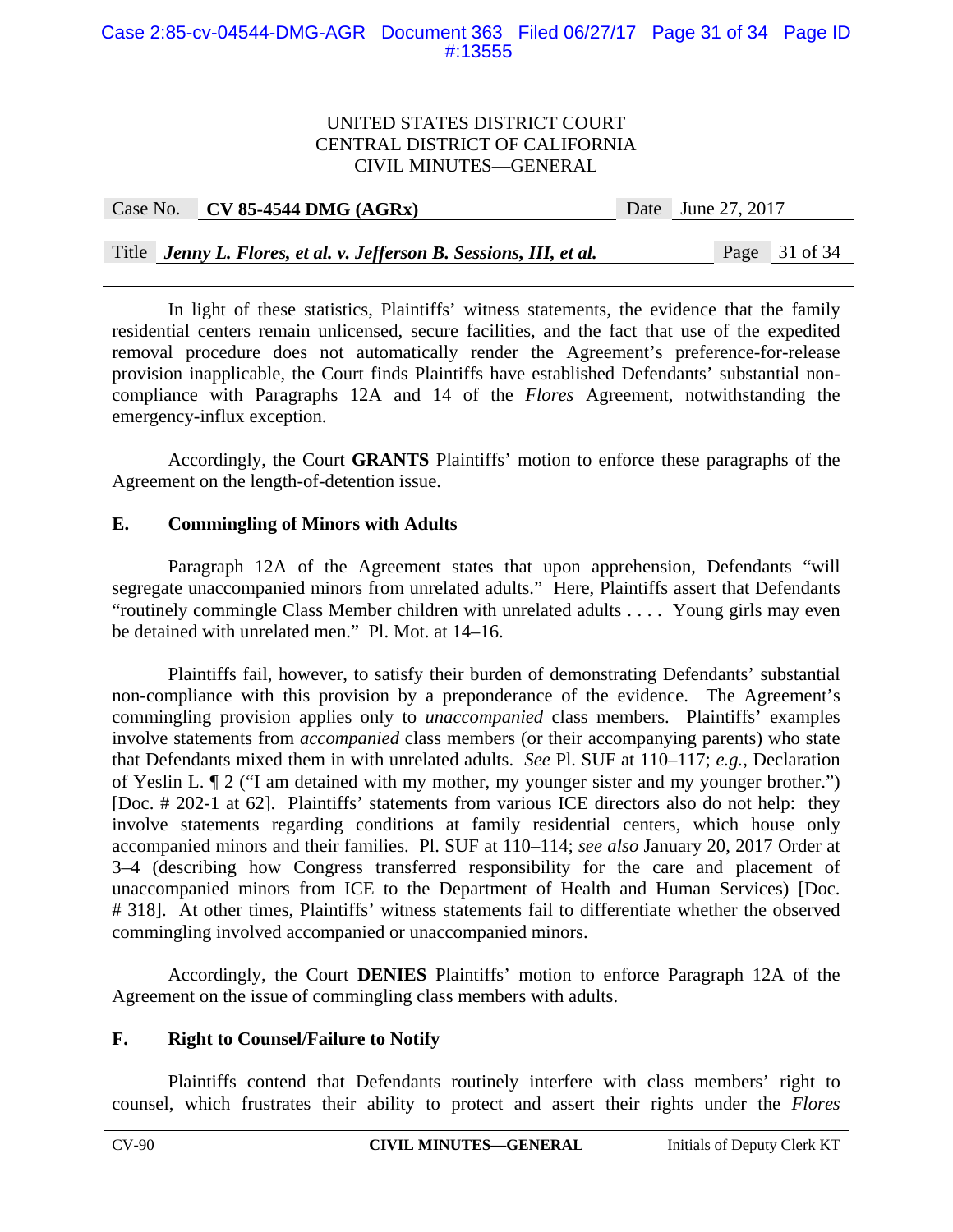### Case 2:85-cv-04544-DMG-AGR Document 363 Filed 06/27/17 Page 32 of 34 Page ID #:13556

#### UNITED STATES DISTRICT COURT CENTRAL DISTRICT OF CALIFORNIA CIVIL MINUTES—GENERAL

| Case No. CV 85-4544 DMG $(AGRx)$ | Date June 27, 2017 |  |
|----------------------------------|--------------------|--|
|                                  |                    |  |

Title *Jenny L. Flores, et al. v. Jefferson B. Sessions, III, et al.* Page 32 of 34

Agreement. The Court notes at the outset that there is no provision of the *Flores* Agreement that establishes class members' right to counsel. *See also J.E.F.M. v. Lynch*, 837 F.3d 1026, 1033 (9th Cir. 2016) ("[R]ight-to-counsel claims must be raised through the [petition for review] process because they 'arise from' removal proceedings. The counsel claims are not independent or ancillary to the removal proceedings.") (quoting 8 U.S.C. § 1259(b)(9)).

 To the extent Plaintiffs' motion to enforce is based on Defendants' failure to provide class members' counsel with advance notice regarding class members' transfers between ICE facilities pursuant to Paragraph 17 of the Agreement, the Court **DENIES** Plaintiffs' motion. Plaintiffs provide only one example where Defendants allegedly failed to give an attorney representing a group of class members notice of their relocation. *See* Pl. SUF at 143–44 (quoting from Declaration of Ed McCarthy, Esq.). Plaintiffs also do not challenge Defendants' evidence establishing a valid reason for their failure to notify counsel: attorney McCarthy was not the attorney of record for the class members in question. *See* Second Declaration of Juanita Hester ¶ 6 ("ICE is only able to notify attorneys of the transfer of a minor where that attorney filed a DHS Form G-28, with ICE, notifying ICE of the attorney-client relationship," which McCarthy failed to do) [Doc. # 299-1].

## **G. Appointment of a Monitor**

Paragraph 24A of the *Flores* Agreement provides as follows:

An INS Juvenile Coordinator in the Office of the Assistant Commissioner for Detention and Deportation shall monitor compliance with the terms of this Agreement and shall maintain an up-to-date record of all minors who are placed in proceedings and remain in INS custody for longer than 72 hours.

*See also* Agreement ¶¶ 25–31.

 It is unclear to the Court whether a Juvenile Coordinator has ever existed during the more than 20 years since the parties entered into the *Flores* Agreement—and if one did, whether he or she ever fulfilled any of the duties identified in Paragraph 24A. It is high time for Paragraph 24A to be meaningfully enforced.

 Although Plaintiffs request the appointment of an independent monitor, the Court finds it appropriate—at least at this juncture—to breathe life back into Paragraph 24A. To that end, the Court will order Defendants within 30 days of this Order to identify and propose to the Court the name of a Juvenile Coordinator and provide that person's curriculum vitae and his or her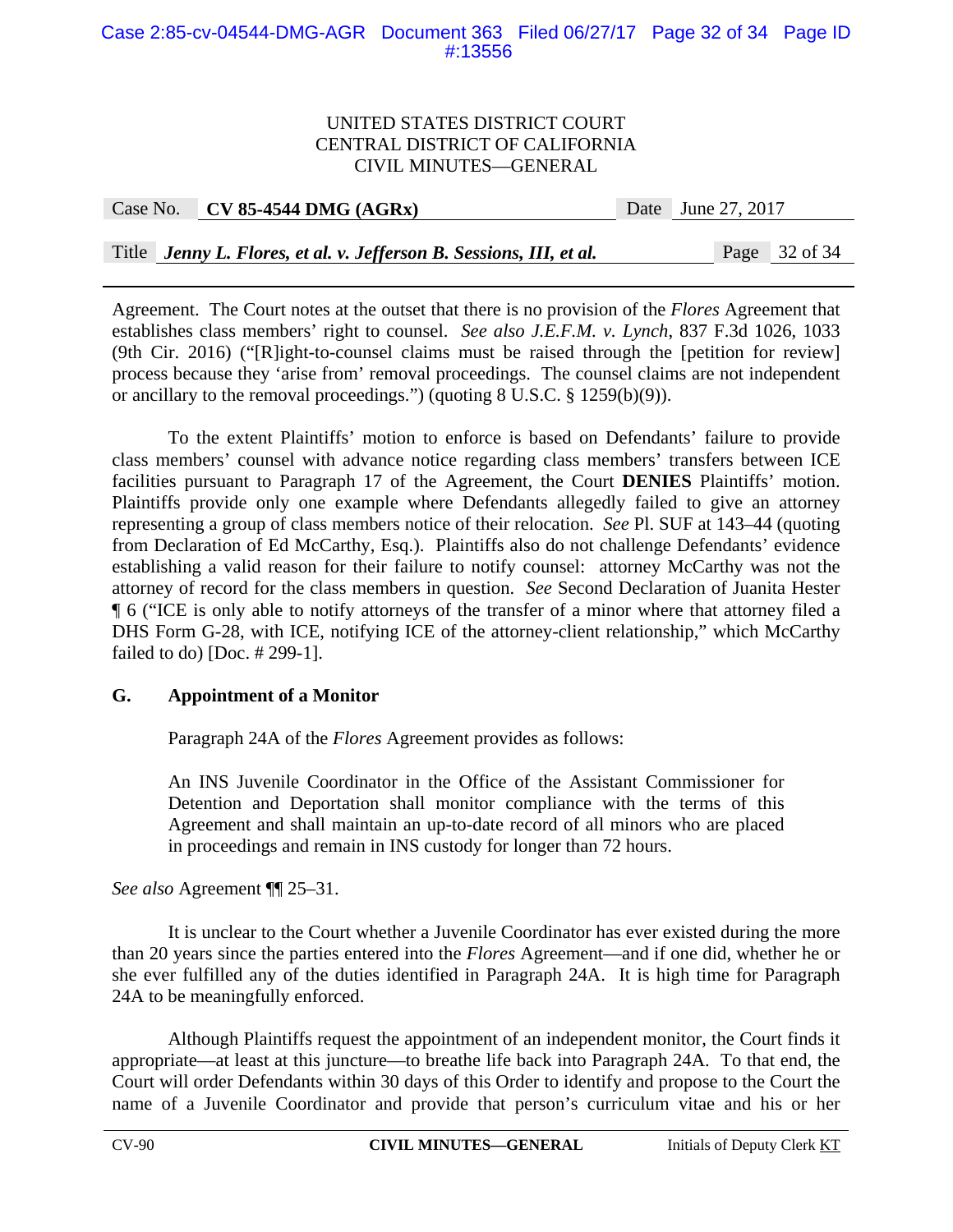### Case 2:85-cv-04544-DMG-AGR Document 363 Filed 06/27/17 Page 33 of 34 Page ID #:13557

### UNITED STATES DISTRICT COURT CENTRAL DISTRICT OF CALIFORNIA CIVIL MINUTES—GENERAL

#### Case No. **CV 85-4544 DMG (AGRx)** Date June 27, 2017

Title *Jenny L. Flores, et al. v. Jefferson B. Sessions, III, et al.* Page 33 of 34

qualifications for the position. The Juvenile Coordinator will monitor compliance with those terms of the *Flores* Agreement, which this Court has found must be enforced and shall report directly to the Court regarding the status of Defendants' compliance. Once the Juvenile Coordinator has been designated, the Court shall establish a schedule for the Juvenile Coordinator's periodic written reports to the Court, as well as Plaintiffs' response to those reports. Within one year from the date of the Juvenile Coordinator's appointment, the Court shall assess whether Defendants are in substantial compliance with the *Flores* Agreement and whether the objectives of the Coordinator have been met. If the Court is not satisfied with the progress made within that time frame, it will reconsider Plaintiffs' renewed request for appointment of an independent monitor.

### **V. CONCLUSION**

#### **A. Findings**

 Based on the foregoing, the Court **GRANTS in part** and **DENIES in part** Plaintiffs' motion to enforce the *Flores* Agreement as follows:

- 1. Conditions at CBP stations in the RGV Sector:
	- a. Plaintiffs' motion to enforce Paragraph 12A of the Agreement on the issue of access to adequate food is **GRANTED**;
	- b. Plaintiffs' motion to enforce Paragraph 12A of the Agreement on the issue of access to clean drinking water is **GRANTED**;
	- c. Plaintiffs' motion to enforce Paragraph 12A of the Agreement on the issue of unsanitary conditions is **GRANTED** as to all non-CPC-Ursula CBP stations located within the RGV Sector. For reasons discussed in section IV.A.3, the Court also orders compliance monitoring at CPC-Ursula;
	- d. Plaintiffs' motion to enforce Paragraph 12A of the Agreement on the issue of temperature control is **GRANTED**;
	- e. Plaintiffs' motion to enforce Paragraph 12A of the Agreement on the issue of sleeping conditions is **GRANTED** as to all non-CPC-Ursula CBP stations within the RGV Sector, and **DENIED** as to CPC-Ursula;